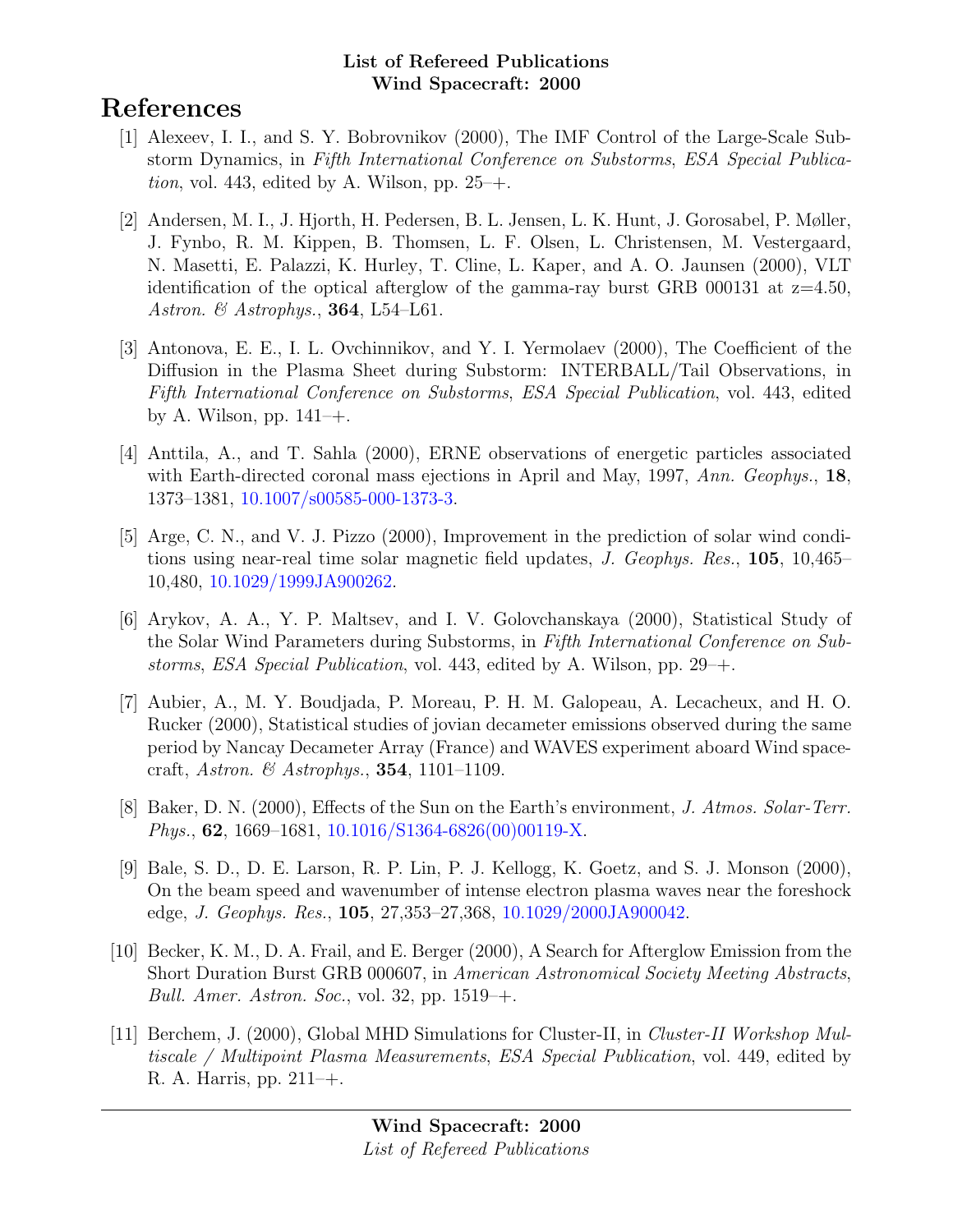- [12] Berdichevsky, D., I. G. Richardson, B. J. Thompson, D. V. Reames, R. MacDowall, S. P. Plunkett, D. J. Michels, M. L. Kaiser, R. P. Lepping, K. W. Ogilvie, and R. G. Stone (2000), Examples of fast solar wind transients, their sources and the forecast of possible geomagnetic impact, Geofis. Int., 39, 5–11.
- [13] Blanco-Avalos, J. J. (2000), Método de detección de la lámina de corriente interplanetaria, Master's thesis, Alcalá University, Madrid, Spain, advisor: Javier Rodríguez-Pacheco.
- [14] Borisov, N., and U. Mall (2000), Plasma distribution and electric fields behind the Moon, Phys. Lett. A, 265, 369–376, [10.1016/S0375-9601\(99\)00852-X.](http://dx.doi.org/10.1016/S0375-9601(99)00852-X)
- [15] Breen, A. R., B. J. Thompson, M. Kojima, D. A. Biesecker, A. Canals, R. A. Fallows, J. A. Linker, A. J. Lazarus, A. Lecinski, Z. Mikic, P. J. Moran, and P. J. S. Williams (2000), Measurements of the solar wind over a wide range of heliocentric distances a comparison of results from the first three Whole Sun Months, J. Atmos. Solar-Terr. Phys.,  $62$ ,  $1527-1543$ ,  $10.1016/S1364-6826(00)00090-0$ .
- [16] Brogan, C. L., D. A. Frail, W. M. Goss, and T. H. Troland (2000), OH Zeeman Magnetic Field Detections toward Five Supernova Remnants Using the VLA, Astrophys. J., 537, 875–890, [10.1086/309068.](http://dx.doi.org/10.1086/309068)
- [17] Bromage, B. J. J., D. Alexander, A. Breen, J. R. Clegg, G. Del Zanna, C. DeForest, D. Dobrzycka, N. Gopalswamy, B. Thompson, and P. K. Browning (2000), Structure of a Large low-Latitude Coronal Hole, Solar Phys., 193, 181–193.
- [18] Cairns, I. H. (2000), Role of collective effects in dominance of scattering off thermal ions over Langmuir wave decay: Analysis, simulations, and space applications, Phys. Plasmas, 7, 4901–4915, [10.1063/1.1319638.](http://dx.doi.org/10.1063/1.1319638)
- [19] Chang, S.-W., J. D. Scudder, J. F. Fennell, R. Friedl, R. P. Lepping, C. T. Russell, K. J. Trattner, S. A. Fuselier, W. K. Peterson, and H. E. Spence (2000), Energetic magnetosheath ions connected to the Earth's bow shock: Possible source of cusp energetic ions, J. Geophys. Res., 105, 5471–5488, [10.1029/1999JA900468.](http://dx.doi.org/10.1029/1999JA900468)
- [20] Chen, L., D. Larson, R. P. Lin, M. McCarthy, and G. Parks (2000), Multicomponent Plasma Distributions in the Tail Current Sheet Associated with Substorms, Geophys. Res. Lett.,  $27, 843 + 10.1029/1999 \text{GL}010736$ .
- [21] Chernenko, A., V. Kostenko, V. Loznikov, N. Semena, S. Konev, B. Rybkin, A. Paschin, and I. Prokopenko (2000), Optimal cooling of HPGe spectrometers for space-born experi-ments, Nucl. Inst. & Meth. in Phys. Res. A, 442, 404-407, [10.1016/S0168-9002\(99\)01262-](http://dx.doi.org/10.1016/S0168-9002(99)01262-0) [0.](http://dx.doi.org/10.1016/S0168-9002(99)01262-0)
- [22] Chisham, G., M. Pinnock, A. S. Rodger, and J.-P. Villain (2000), High-time resolution conjugate SuperDARN radar observations of the dayside convection response to changes in IMF B y, Ann. Geophys., 18, 191–201, [10.1007/s00585-000-0191-y.](http://dx.doi.org/10.1007/s00585-000-0191-y)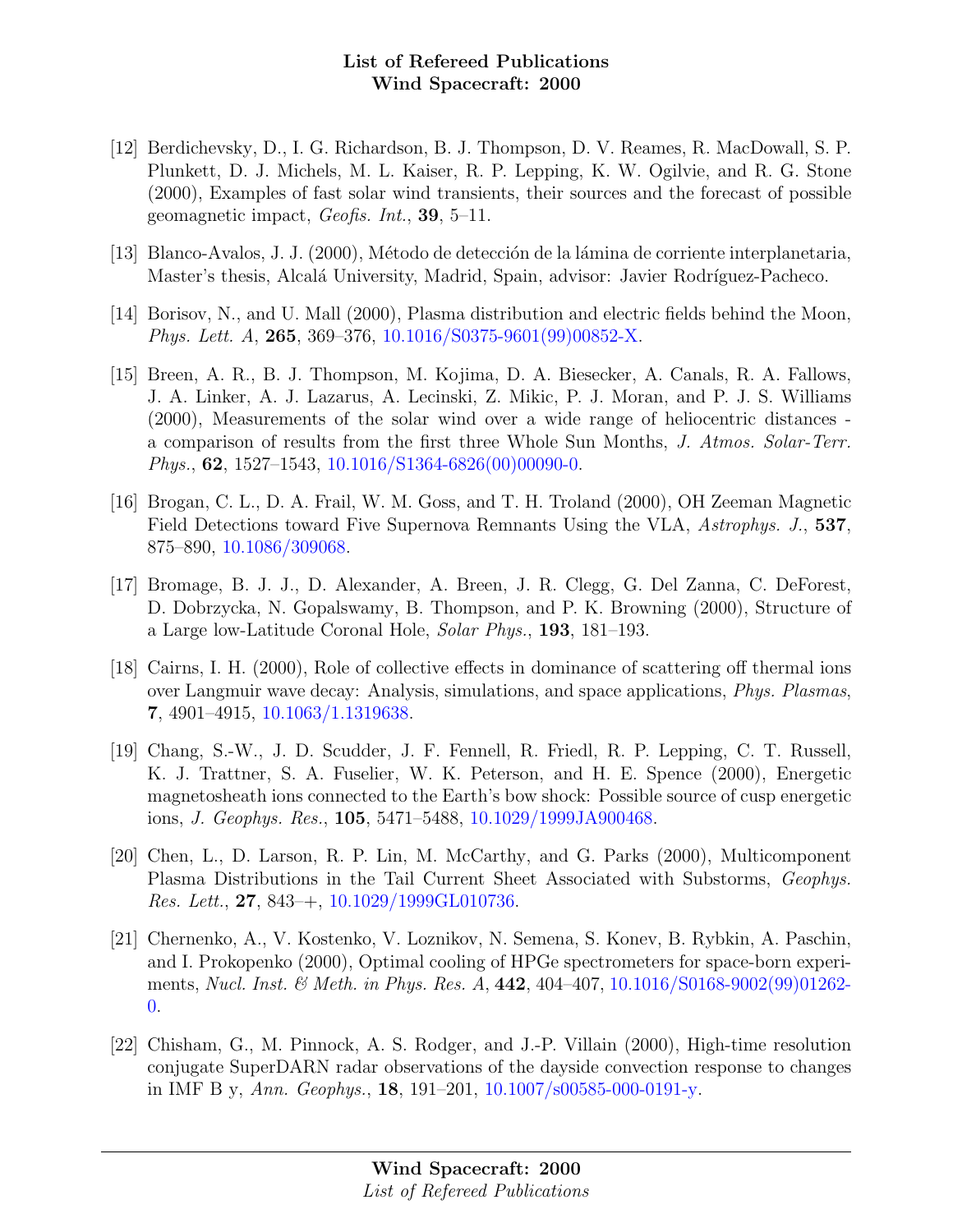- [23] Chotoo, K., N. A. Schwadron, G. M. Mason, T. H. Zurbuchen, G. Gloeckler, A. Posner, L. A. Fisk, A. B. Galvin, D. C. Hamilton, and M. R. Collier (2000), The suprathermal seed population for corotating interaction region ions at 1 AU deduced from composition and spectra of  $H^+$ ,  $He^{++}$ , and  $He^+$  observed on Wind, *J. Geophys. Res.*, **105**, 23,107–23,122, [10.1029/1998JA000015.](http://dx.doi.org/10.1029/1998JA000015)
- [24] Cid, C. (2000), Estudio de las eyecciones de masa coronal de la corona solar en el medio interplanetario, Ph.D. thesis, Alcalá University, Madrid, Spain, advisor: Miguel A. Hidalgo.
- [25] Clemmons, J. H., R. F. Pfaff, O. W. Lennartsson, F. S. Mozer, H. J. Singer, W. K. Peterson, J. D. Scudder, C. A. Kletzing, P. J. Chi, D. D. Wallis, and D. E. Larson (2000), Observations of traveling Pc5 waves and their relation to the magnetic cloud event of January 1997, J. Geophys. Res., 105, 5441–5452, [10.1029/1999JA900418.](http://dx.doi.org/10.1029/1999JA900418)
- [26] Cline, T., D. D. Frederiks, S. Golenetskii, K. Hurley, C. Kouveliotou, E. Mazets, and J. van Paradijs (2000), Observations of a Possible New Soft Gamma Repeater, SGR 1801-23, Astrophys. J., 531, 407–410, [10.1086/308470.](http://dx.doi.org/10.1086/308470)
- [27] Cline, T. L., S. Barthelmy, P. Butterworth, T. McClanahan, D. Palmer, J. Trombka, K. Hurley, R. Gold, R. M. Kippen, C. Kouveliotou, D. Frederiks, S. Golenetskii, and E. Mazets (2000), Progress incorporating the NEAR mission into the interplanetary GRB network, in Gamma-ray Bursts, 5th Huntsville Symposium, American Institute of Physics Conference Series, vol. 526, edited by R. M. Kippen, R. S. Mallozzi, & G. J. Fishman, pp. 726–730, [10.1063/1.1361630.](http://dx.doi.org/10.1063/1.1361630)
- [28] Cocheci, C. C. (2000), A statistical study of the dependence of the integrated wave power of geomagnetic pulsations between 0.1 Hz and 1.0 Hz upon the solar wind dynamic pressure, Ph.D. thesis, UNIVERSITY OF NEW HAMPSHIRE.
- [29] Collier, M. R., A. Szabo, J. A. Slavin, R. P. Lepping, and S. Kokubun (2000), IMF length scales and predictability: The two length scale medium, Int. J. Geomagnetism and Aeronomy, pp. 3–16.
- [30] Crooker, N. U. (2000), Solar and heliospheric geoeffective disturbances, J. Atmos. Solar-Terr. Phys.,  $62$ ,  $1071-1085$ ,  $10.1016/S1364-6826(00)00098-5$ .
- [31] Crooker, N. U., S. Shodhan, J. T. Gosling, J. Simmerer, R. P. Lepping, J. T. Steinberg, and S. W. Kahler (2000), Density extremes in the solar wind, Geophys. Res. Lett., 27, 3769–3772, [10.1029/2000GL003788.](http://dx.doi.org/10.1029/2000GL003788)
- [32] Dasso, S. (2000), Emission de ondas por resonancia ionica ciclotronica en plasmoides interplanetarios expulsados por el sol, Ph.D. thesis, Instituto de Fisica del Plasma, CON-ICET, University of Buenos Aires, advisor: F.T. Gratton and C.J. Farrugia.
- [33] Delcourt, D. C., T. E. Moore, B. L. Giles, and M.-C. Fok (2000), Quantitative modeling of modulated ion injections observed by Polar-Thermal Ion Dynamics Experiment in the cusp region, J. Geophys. Res., 105, 25,191–25,204, [10.1029/2000JA000034.](http://dx.doi.org/10.1029/2000JA000034)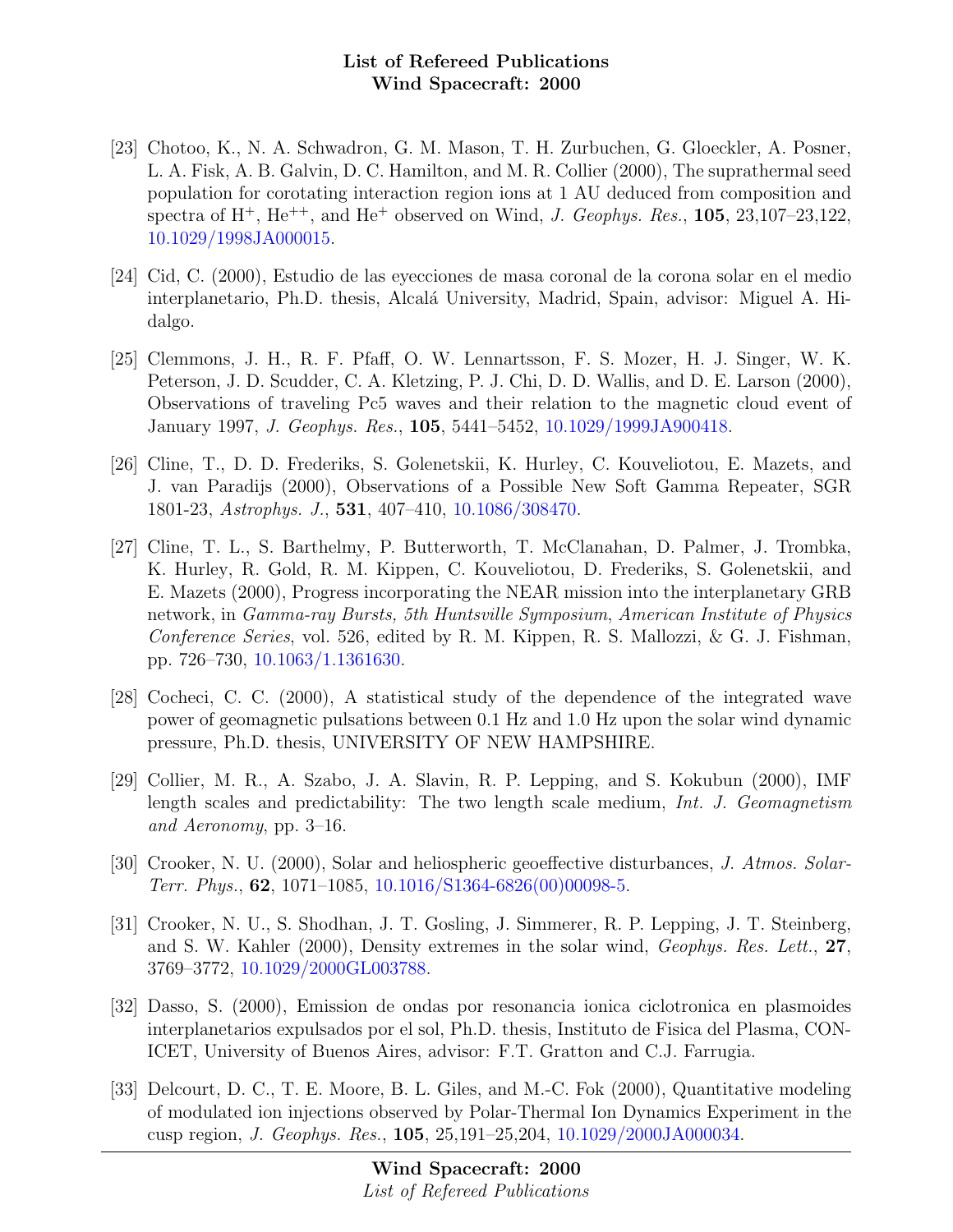- [34] Desai, M. I., G. M. Mason, J. R. Dwyer, J. E. Mazur, T. T. von Rosenvinge, and R. P. Lepping (2000), Characteristics of energetic ( $\geq$ 30 keV/nucleon) ions observed by the Wind/STEP instrument upstream of the Earth's bow shock, J. Geophys. Res., 105, 61– 78, [10.1029/1999JA900406.](http://dx.doi.org/10.1029/1999JA900406)
- [35] Desorgher, L., E. Flückiger, P. Bühler, and A. Zehnder (2000), Modelling of the Outer Electron Belt Flux Dropout and Losses During Magnetic Storm Main Phase, Adv. Space Res., 26, 167–171, [10.1016/S0273-1177\(99\)01044-3.](http://dx.doi.org/10.1016/S0273-1177(99)01044-3)
- [36] Dwyer, J. R., G. M. Mason, M. I. Desai, J. E. Mazur, and T. T. von Rosenvinge (2000), The spatial size of ion events measured far upstream of the earth's bow shock by ACE/ULEIS and WIND/STEP, Geophys. Res. Lett., 27, 65–68, [10.1029/1999GL003670.](http://dx.doi.org/10.1029/1999GL003670)
- [37] Ergun, R. E., D. E. Larson, T. Phan, D. Taylor, S. Bale, C. W. Carlson, I. Roth, V. Angelopoulos, J. Raeder, T. Bell, U. S. Inan, J.-L. Bougeret, and R. Manning (2000), Feasibility of a multisatellite investigation of the Earth's magnetosphere with radio tomography, J. Geophys. Res., 105, 361–374, [10.1029/1999JA900170.](http://dx.doi.org/10.1029/1999JA900170)
- [38] Eriksson, S., R. E. Ergun, C. W. Carlson, and W. Peria (2000), The cross-polar potential drop and its correlation to the solar wind, J. Geophys. Res., 105, 18,639–18,654, [10.1029/2000JA900033.](http://dx.doi.org/10.1029/2000JA900033)
- [39] Farrugia, C. J., N. V. Erkaev, and H. K. Biernat (2000), On the effects of solar wind dynamic pressure on the anisotropic terrestrial magnetosheath, J. Geophys. Res., 105, 115–128, [10.1029/1999JA900350.](http://dx.doi.org/10.1029/1999JA900350)
- [40] Farrugia, C. J., F. T. Gratton, J. Contin, C. C. Cocheci, R. L. Arnoldy, K. W. Ogilvie, R. P. Lepping, G. N. Zastenker, M. N. Nozdrachev, A. Fedorov, J.-A. Sauvaud, J. T. Steinberg, and G. Rostoker (2000), Coordinated Wind, Interball/tail, and ground observations of Kelvin-Helmholtz waves at the near-tail, equatorial magnetopause at dusk: January 11, 1997, J. Geophys. Res., 105, 7639–7668, [10.1029/1999JA000267.](http://dx.doi.org/10.1029/1999JA000267)
- [41] Farrugia, C. J., P. E. Sandholt, N. C. Maynard, W. J. Burke, J. D. Scudder, D. M. Ober, J. Moen, and C. T. Russell (2000), Pulsating midmorning auroral arcs, filamentation of a mixing region in a flank boundary layer, and ULF waves observed during a Polar-Svalbard conjunction, J. Geophys. Res., 105, 27,531–27,554, [10.1029/2000JA000010.](http://dx.doi.org/10.1029/2000JA000010)
- [42] Farrugia, C. J., H. J. Singer, D. Evans, D. Berdichevsky, J. D. Scudder, K. W. Ogilvie, R. J. Fitzenreiter, and C. T. Russell (2000), Response of the equatorial and polar magnetosphere to the very tenuous solar wind on May 11, 1999, Geophys. Res. Lett., 27, 3773–3776, [10.1029/2000GL003800.](http://dx.doi.org/10.1029/2000GL003800)
- [43] Fedorov, A., and E. Budnik (2000), On the Origin of High-Latitude Boundary Layer of the Earth's Magnetosphere, Cosmic Res., 38, 540–546.
- [44] Fillingim, M. O., G. K. Parks, L. J. Chen, M. Brittnacher, G. A. Germany, J. F. Spann, D. Larson, and R. P. Lin (2000), Coincident POLAR/UVI and WIND Observations of Pseudobreakups, Geophys. Res. Lett., 27, 1379–+, [10.1029/1999GL010773.](http://dx.doi.org/10.1029/1999GL010773)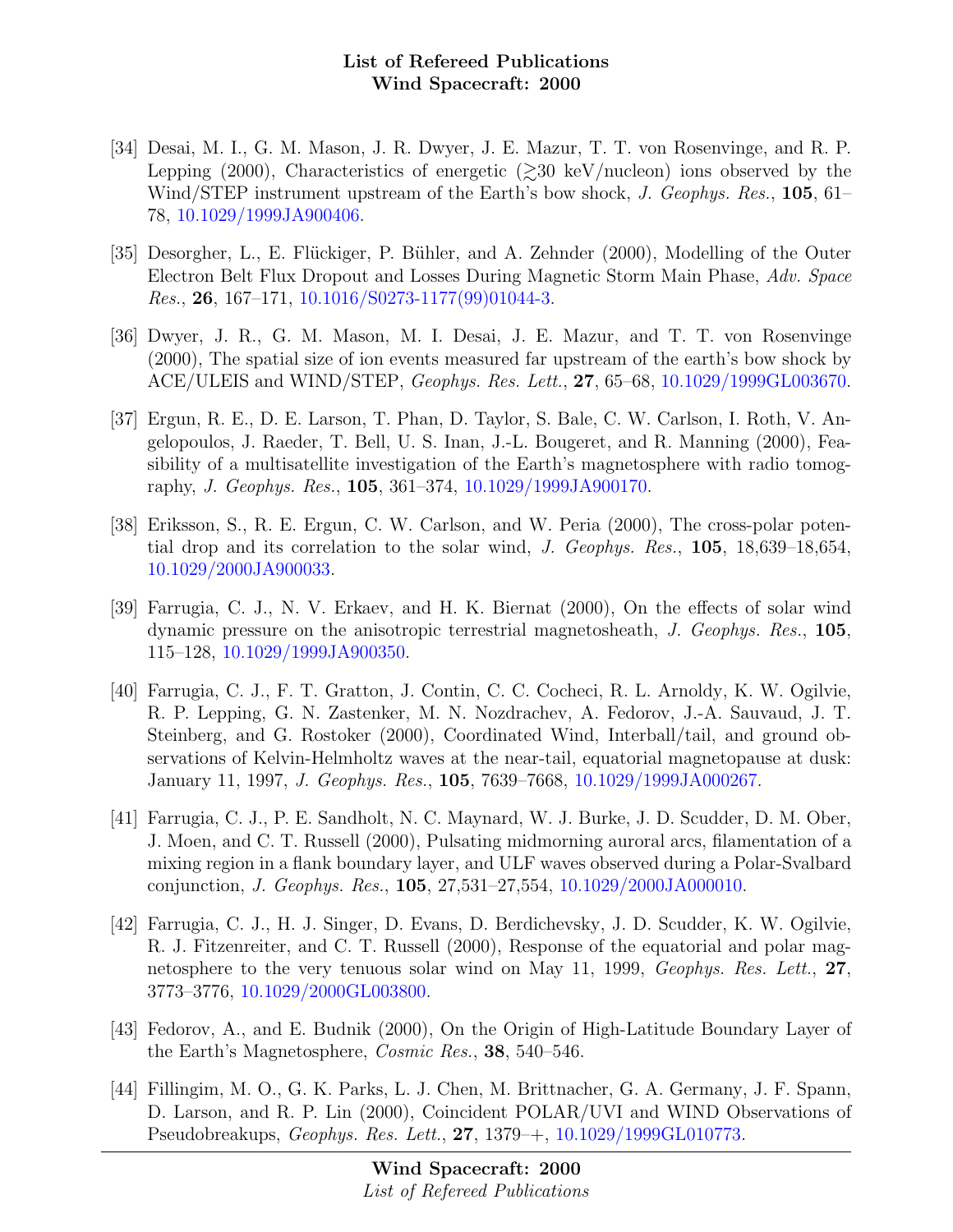- [45] Freeman, M. P., N. W. Watkins, and D. J. Riley (2000), Power law distributions of burst duration and interburst interval in the solar wind: Turbulence or dissipative self-organized criticality?, Phys. Rev. E, 62, 8794–8797, [10.1103/PhysRevE.62.8794.](http://dx.doi.org/10.1103/PhysRevE.62.8794)
- [46] Freeman, T. J., and G. K. Parks (2000), Fermi acceleration of suprathermal solar wind oxygen ions, J. Geophys. Res., 105, 15,715–15,728, [10.1029/1999JA900501.](http://dx.doi.org/10.1029/1999JA900501)
- [47] Freeman, T. J., D. E. Larson, R. P. Lin, K. Meziane, and G. K. Parks (2000), Characteristics of MeV upstream ion bursts observed by Wind, in Acceleration and Transport of Energetic Particles Observed in the Heliosphere, American Institute of Physics Conference Series, vol. 528, edited by R. A. Mewaldt, J. R. Jokipii, M. A. Lee, E. Möbius,  $\&$ T. H. Zurbuchen , pp. 286–289, [10.1063/1.1324327.](http://dx.doi.org/10.1063/1.1324327)
- [48] Galperin, Y. I. (2000), The Second Pair in the INTERBALL Quartet: Some Main Results, Adv. Space Res., 25, 1287–1303, [10.1016/S0273-1177\(99\)00638-9.](http://dx.doi.org/10.1016/S0273-1177(99)00638-9)
- [49] Gao, Y. F., P. J. Chi, G. Le, C. T. Russell, D. M. Yang, X. Zhou, S. F. Yang, V. Angelopoulos, and F. K. Chun (2000), Sino-Magnetic Array at Low Latitudes (SMALL) Including Initial Results from the Sister Sites in the United States, Adv. Space Res., 25. 1343–1351, [10.1016/S0273-1177\(99\)00643-2.](http://dx.doi.org/10.1016/S0273-1177(99)00643-2)
- [50] Gloeckler, G., L. A. Fisk, T. H. Zurbuchen, and N. A. Schwadron (2000), Sources, injection and acceleration of heliospheric ion populations, in Acceleration and Transport of Energetic Particles Observed in the Heliosphere, American Institute of Physics Conference Series, vol. 528, edited by R. A. Mewaldt, J. R. Jokipii, M. A. Lee, E. Möbius,  $\&$ T. H. Zurbuchen , pp. 221–228, [10.1063/1.1324316.](http://dx.doi.org/10.1063/1.1324316)
- [51] G´omez-Herrero, R., M. D. Rodriguez Frias, L. del Peral, J. Sequeiros, R. Mueller-Mellin, and H. Kunow (2000), Comparison between Gradual and Impulsive Solar Energetic Particle Events Detected by EPHIN/SOHO Experiment, in The Solar Cycle and Terrestrial Climate, Solar and Space weather, ESA Special Publication, vol. 463, edited by A. Wilson, pp. 325–+.
- [52] Gopalswamy, N., A. Lara, and M. L. Kaiser (2000), An Empirical Model to Predict the Arrival of CMEs at 1 AU, in AAS/Solar Physics Division Meeting #31, Bull. Amer. Astron. Soc., vol. 32, pp. 825–+.
- [53] Gopalswamy, N., M. L. Kaiser, B. J. Thompson, L. F. Burlaga, A. Szabo, A. Vourlidas, A. Lara, S. Yashiro, and J.-L. Bougeret (2000), Radio-rich Solar Eruptive Events, Geophys. Res. Lett., 27, 1427–+, [10.1029/1999GL003665.](http://dx.doi.org/10.1029/1999GL003665)
- [54] Gopalswamy, N., A. Lara, R. P. Lepping, M. L. Kaiser, D. Berdichevsky, and O. C. St. Cyr (2000), Interplanetary acceleration of coronal mass ejections, Geophys. Res. Lett., 27, 145–148, [10.1029/1999GL003639.](http://dx.doi.org/10.1029/1999GL003639)
- [55] Grafe, A., and Y. I. Feldstein (2000), About the relationship between auroral electrojets and ring currents, Ann. Geophys., 18, 874–886, [10.1007/s00585-000-0874-4.](http://dx.doi.org/10.1007/s00585-000-0874-4)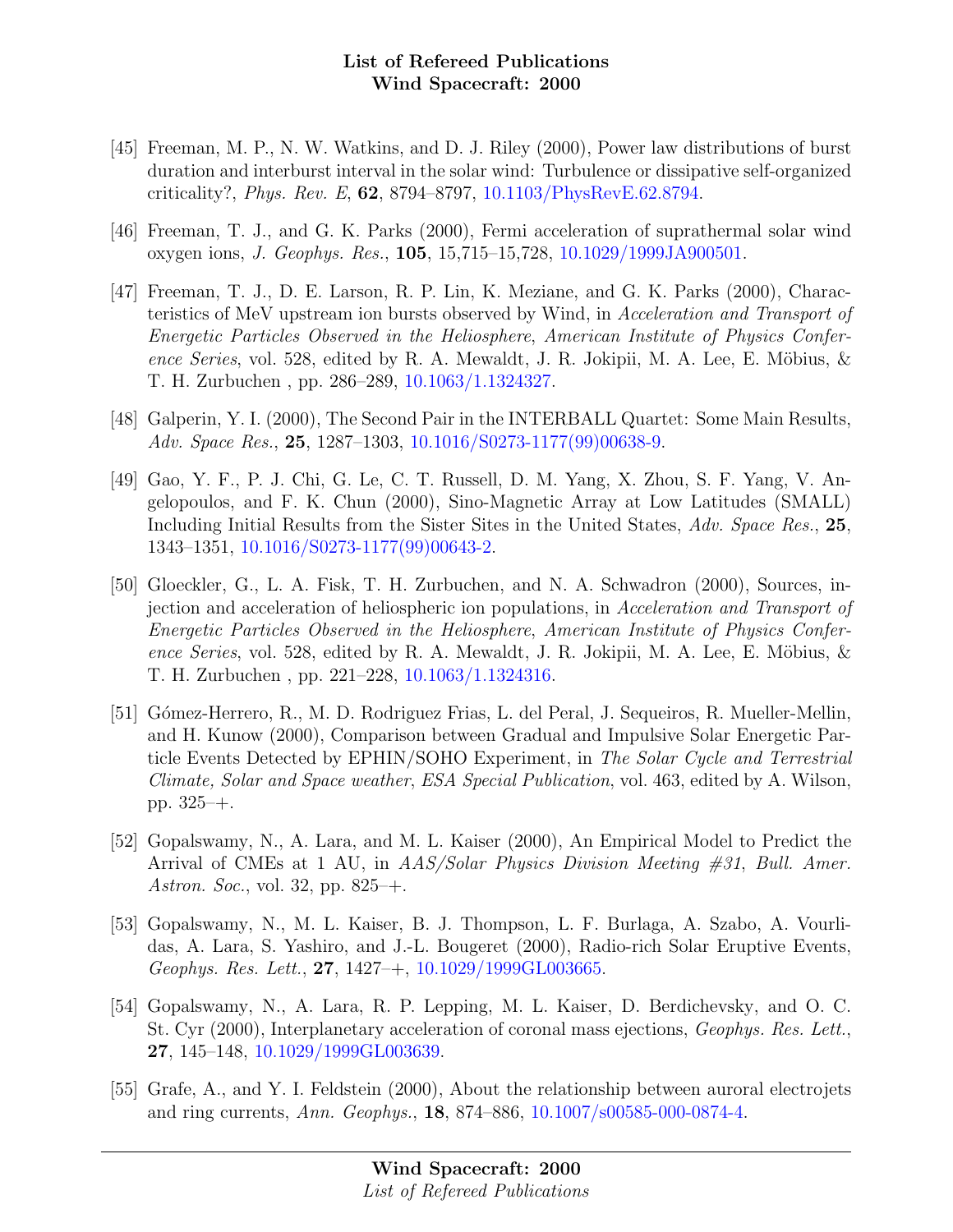- [56] Grocott, A., S. W. H. Cowley, and J. A. Davies (2000), Comparison of Ionospheric Electric Currents and Plasma Convection Patterns Observed during Substorms, in Fifth International Conference on Substorms, ESA Special Publication, vol. 443, edited by A. Wilson, pp. 295–+.
- [57] Guo, W. (2000), F-region winds over the central polar cap, Ph.D. thesis, THE UNIVER-SITY OF SASKATCHEWAN (CANADA.
- [58] Guzdar, P. N., N. A. Gondarenko, K. Papadopoulos, G. M. Milikh, A. S. Sharma, P. Rodriguez, Y. V. Tokarev, Y. I. Belov, and S. L. Ossakow (2000), Diffraction model of ionospheric irregularity-induced heater-wave pattern detected on the WIND satellite, Geophys. Res. Lett., 27, 317–320, [10.1029/1999GL003675.](http://dx.doi.org/10.1029/1999GL003675)
- [59] Haggerty, D. K., E. C. Roelof, C. W. Smith, N. F. Ness, R. L. Tokar, and R. M. Skoug (2000), Interplanetary magnetic field connection to the L1 Lagrangian orbit during upstream energetic ion events, J. Geophys. Res., 105, 25,123–25,132, [10.1029/1999JA000346.](http://dx.doi.org/10.1029/1999JA000346)
- [60] Harnett, E. M., and R. Winglee (2000), Two-dimensional MHD simulation of the solar wind interaction with magnetic field anomalies on the surface of the Moon, J. Geophys. Res., 105, 24,997–25,008, [10.1029/2000JA000074.](http://dx.doi.org/10.1029/2000JA000074)
- [61] Harris, M. J., B. J. Teegarden, T. L. Cline, N. Gehrels, D. M. Palmer, R. Ramaty, and H. Seifert (2000), TGRS measurements of the positron annihilation spectrum from the galactic center, in American Institute of Physics Conference Series, American Institute of Physics Conference Series, vol. 510, edited by M. L. McConnell & J. M. Ryan, pp. 31–34, [10.1063/1.1303168.](http://dx.doi.org/10.1063/1.1303168)
- [62] Harris, M. J., D. M. Palmer, J. E. Naya, B. J. Teegarden, T. L. Cline, N. Gehrels, R. Ramaty, and H. Seifert (2000), TGRS observations of positron annihilation in classical novae, in American Institute of Physics Conference Series, American Institute of Physics Conference Series, vol. 510, edited by M. L. McConnell & J. M. Ryan, pp. 87–91, [10.1063/1.1303180.](http://dx.doi.org/10.1063/1.1303180)
- [63] Harris, M. J., B. J. Teegarden, T. L. Cline, N. Gehrels, D. M. Palmer, R. Ramaty, and H. Seifert (2000), Transient Gamma-Ray Spectrometer Observations of Gamma-Ray Lines from Novae. II. Constraining the Galactic Nova Rate from a Survey of the Southern Sky during 1995-1997, Astrophys. J., 542, 1057–1063, [10.1086/317022.](http://dx.doi.org/10.1086/317022)
- [64] Hefti, S., H. Grünwaldt, P. Bochsler, and M. R. Aellig (2000), Oxygen freeze-in temperatures measured with SOHO/CELIAS/CTOF, J. Geophys. Res., 105, 10,527–10,533, [10.1029/1999JA900384.](http://dx.doi.org/10.1029/1999JA900384)
- [65] Hidalgo, M. A., C. Cid, J. Medina, and A. F. Viñas (2000), A new model for the topology of magnetic clouds in the solar wind, Solar Phys., 194, 165–174.
- [66] Hilmer, R. V., and G. P. Ginet (2000), A magnetospheric specification model validation study: Geosynchronous electrons, J. Atmos. Solar-Terr. Phys., 62, 1275–1294, [10.1016/S1364-6826\(00\)00100-0.](http://dx.doi.org/10.1016/S1364-6826(00)00100-0)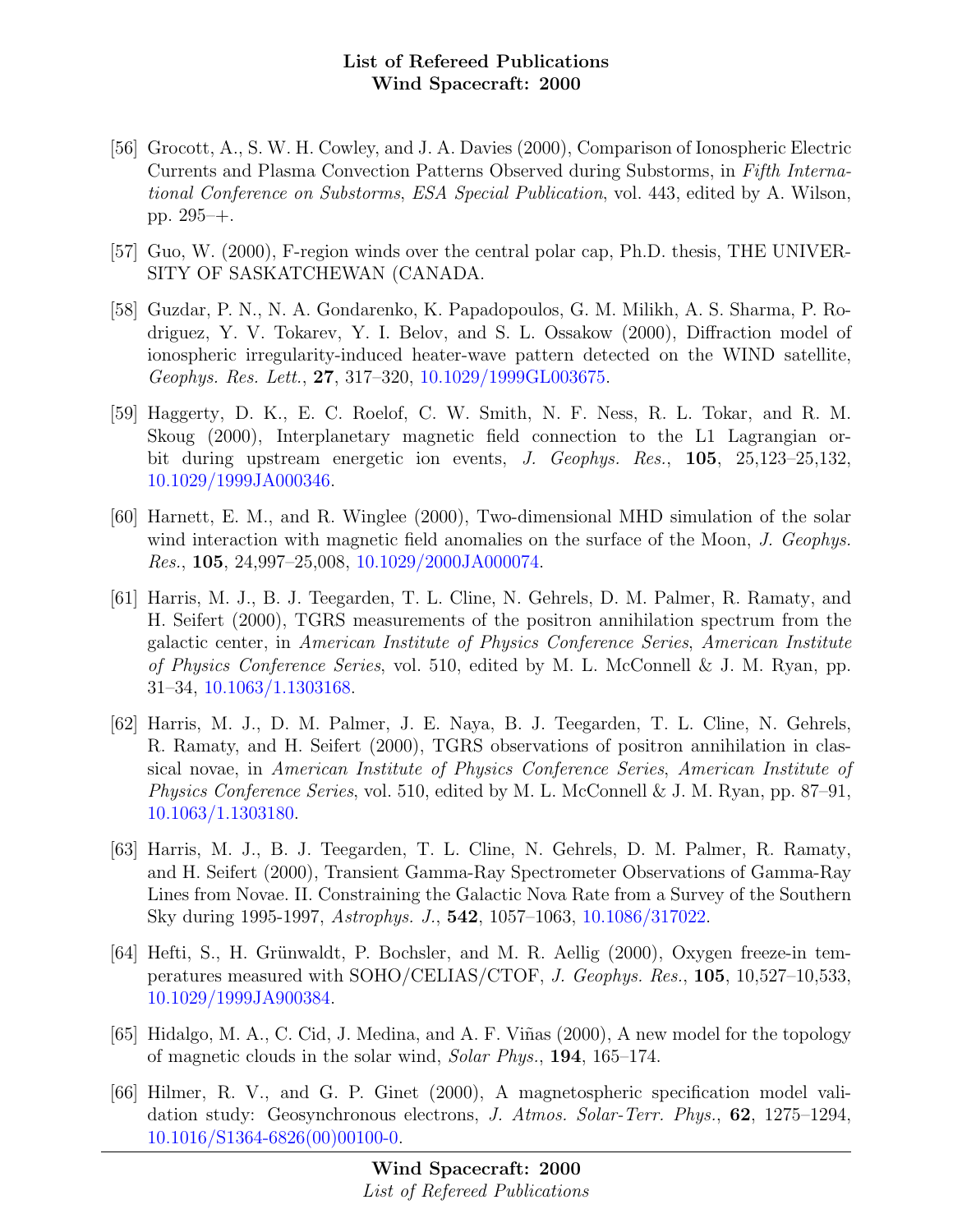- [67] Ho, G. C., D. C. Hamilton, G. Gloeckler, and P. Bochsler (2000), Enhanced solar wind  ${}^{3}\text{He}^{2+}$  associated with coronal mass ejections, *Geophys. Res. Lett.*, **27**, 309–312, [10.1029/1999GL003660.](http://dx.doi.org/10.1029/1999GL003660)
- [68] Huang, C.-S., G. J. Sofko, A. V. Koustov, D. A. Andre, J. M. Ruohoniemi, R. A. Greenwald, and M. R. Hairston (2000), Evolution of ionospheric multicell convection during northward interplanetary magnetic field with  $|B_z/B_y| > 1$ , J. Geophys. Res., 105, 27,095– 27,108, [10.1029/2000JA000163.](http://dx.doi.org/10.1029/2000JA000163)
- [69] Hurley, K. (2000), The  $4.5+/-0.5$  soft gamma repeaters in review, in American Institute of Physics Conference Series, American Institute of Physics Conference Series, vol. 510, edited by M. L. McConnell & J. M. Ryan, pp. 515–522,  $10.1063/1.1303259$ .
- [70] Hurley, K., T. Cline, E. Mazets, R. Aptekar, S. Golenetskii, D. Frederiks, D. Frail, S. Kulkarni, J. Trombka, T. McClanahan, R. Starr, and J. Goldsten (2000), Interplanetary Network Localization of GRB 991208 and the Discovery of its Afterglow, Astrophys. J., 534, L23–L25, [10.1086/312645.](http://dx.doi.org/10.1086/312645)
- [71] Hurley, K., T. Cline, J. Trombka, S. Barthelmy, E. Mazets, S. Golenetskii, R. M. Kippen, C. Kouveliotou, M. Feroci, F. Frontera, and C. Guidorzi (2000), Rapid, Precise Gamma-Ray Burst Localizations with the 3rd Interplanetary Network, in American Astronomical Society Meeting Abstracts  $\#196$ , Bull. Amer. Astron. Soc., vol. 32, pp. 766–+.
- [72] Jayachandran, P. T., and J. W. MacDougall (2000), Central polar cap convection response to short duration southward Interplanetary Magnetic Field, Ann. Geophys., 18, 887–896, [10.1007/s00585-000-0887-z.](http://dx.doi.org/10.1007/s00585-000-0887-z)
- [73] Kaiser, M. L., P. Zarka, W. S. Kurth, G. B. Hospodarsky, and D. A. Gurnett (2000), Cassini and Wind stereoscopic observations of Jovian nonthermal radio emissions: Measurement of beam widths, J. Geophys. Res., 105, 16,053–16,062, [10.1029/1999JA000414.](http://dx.doi.org/10.1029/1999JA000414)
- [74] Kallio, E. I., T. I. Pulkkinen, H. E. J. Koskinen, A. Viljanen, J. A. Slavin, and K. Ogilvie (2000), Loading-Unloading Processes in the Nightside Ionosphere, Geophys. Res. Lett., 27, 1627–+, [10.1029/1999GL003694.](http://dx.doi.org/10.1029/1999GL003694)
- [75] Kanekal, S. G., D. N. Baker, J. B. Blake, B. Klecker, G. M. Mason, and R. A. Mewaldt (2000), Magnetospheric Relativistic Electron Response to Magnetic Cloud Events of 1997, Adv. Space Res., 25, 1387–1392, [10.1016/S0273-1177\(99\)00648-1.](http://dx.doi.org/10.1016/S0273-1177(99)00648-1)
- [76] Kassim, N. E., T. J. W. Lazio, K. W. Weiler, W. C. Erickson, and D. L. Jones (2000), Opening a New Window on the Universe: High Resolution, Long Wavelength Radio Astronomy from the Ground (lofar) and from Space (alfa), in Perspectives on Radio Astronomy: Science with Large Antenna Arrays, edited by M. P. van Haarlem, pp. 11–+.
- [77] Kauristie, K., V. A. Sergeev, M. Kubyshkina, T. I. Pulkkinen, V. Angelopoulos, T. Phan, R. P. Lin, and J. A. Slavin (2000), Ionospheric current signatures of transient plasma sheet flows, J. Geophys. Res., 105, 10,677–10,690, [10.1029/1999JA900487.](http://dx.doi.org/10.1029/1999JA900487)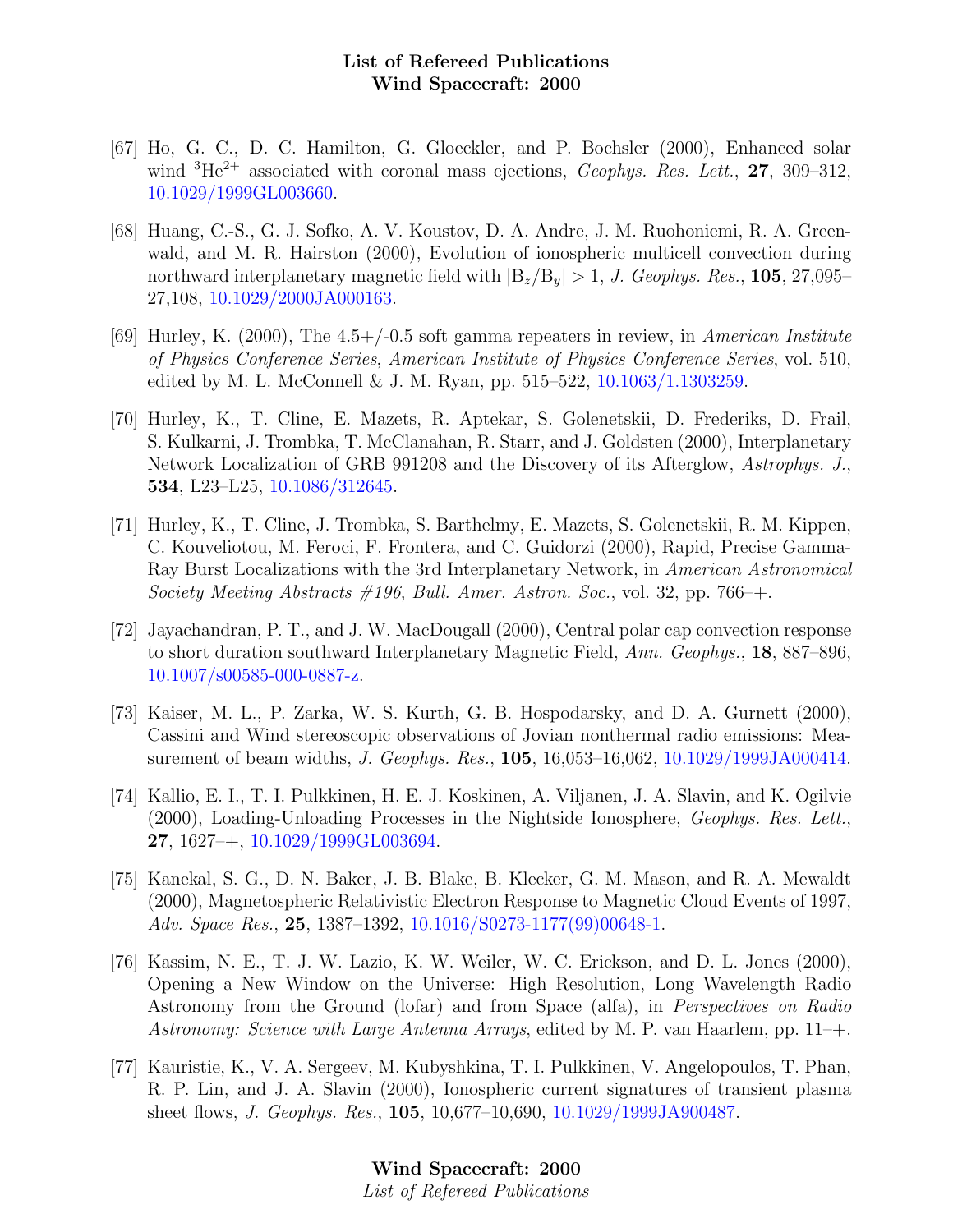- [78] Kawano, H., S. Savin, A. T. Y. Lui, M. Fujimoto, S. Kokubun, T. Mukai, T. Yamamoto, Y. Saito, S. Romanov, M. Nozdrachev, and Y. Yermolaev (2000), Solar Wind Discontinuity - Magnetosphere Interactions Observed by Interball-1 and Geotail: IACG Campaign  $\#2$ , Adv. Space Res., 25, 1405–1409, [10.1016/S0273-1177\(99\)00652-3.](http://dx.doi.org/10.1016/S0273-1177(99)00652-3)
- [79] Kawano, H., R. Nakamura, S. Kokubun, T. Mukai, T. Yamamoto, K. Yumoto, and J. A. Slavin (2000), Substorm-Associated Shrinkage of the Mid-Tail Magnetosphere: IACG Campaign #2, Adv. Space Res., 25, 1689–1696, [10.1016/S0273-1177\(99\)00685-7.](http://dx.doi.org/10.1016/S0273-1177(99)00685-7)
- [80] Kessel, R. L. (2000), ISTP Multi-Point Observations of Earth's Bow Shock, in Cluster-II Workshop Multiscale / Multipoint Plasma Measurements, ESA Special Publication, vol. 449, edited by R. A. Harris, pp.  $393$ –+.
- [81] Kirsch, E., U. Mall, K. Cierpka, B. Wilken, G. Gloeckler, and A. B. Galvin (2000), Composition of Low Energy Solar Particles (0.5 - 225 keV/e) Measured by the Wind-S/C During Impulsive and Gradual Flares., Adv. Space Res., 26, 833–837, [10.1016/S0273-](http://dx.doi.org/10.1016/S0273-1177(00)00015-6) [1177\(00\)00015-6.](http://dx.doi.org/10.1016/S0273-1177(00)00015-6)
- [82] Klose, S., B. Stecklum, N. Masetti, E. Pian, E. Palazzi, A. A. Henden, D. H. Hartmann, O. Fischer, J. Gorosabel, C. Sánchez-Fernández, D. Butler, T. Ott, S. Hippler, M. Kasper, R. Weiss, A. Castro-Tirado, J. Greiner, C. Bartolini, A. Guarnieri, A. Piccioni, S. Benetti, F. Ghinassi, A. Magazz´u, K. Hurley, T. Cline, J. Trombka, T. McClanahan, R. Starr, J. Goldsten, R. Gold, E. Mazets, S. Golenetskii, K. Noeske, P. Papaderos, P. M. Vreeswijk, N. Tanvir, A. Oscoz, J. A. Muñoz, and J. M. Castro Cerón (2000), The Very Red Afterglow of GRB 000418: Further Evidence for Dust Extinction in a Gamma-Ray Burst Host Galaxy, Astrophys. J., 545, 271–276, [10.1086/317816.](http://dx.doi.org/10.1086/317816)
- [83] Krucker, S., and R. P. Lin (2000), Two Classes of Solar Proton Events derived from Onset Time Analysis, in AAS/Solar Physics Division Meeting #31, Bull. Amer. Astron. Soc., vol. 32, pp. 826–+.
- [84] Krucker, S., and R. P. Lin (2000), On the solar release of Energetic Particles detected at 1 AU, in Acceleration and Transport of Energetic Particles Observed in the Heliosphere, American Institute of Physics Conference Series, vol. 528, edited by R. A. Mewaldt, J. R. Jokipii, M. A. Lee, E. Möbius, & T. H. Zurbuchen, pp. 87–90, [10.1063/1.1324285.](http://dx.doi.org/10.1063/1.1324285)
- [85] Krucker, S., and R. P. Lin (2000), WIND Observations of Energetic Solar Proton Events Down to keV Energies: Onset Time Analysis, in *High Energy Solar Physics Workshop* -Anticipating Hess!, Astronomical Society of the Pacific Conference Series, vol. 206, edited by R. Ramaty & N. Mandzhavidze, pp. 187–+.
- [86] Kudela, K., M. Storini, M. Y. Hofer, and A. Belov (2000), Cosmic Rays in Relation to Space Weather, Space Sci. Rev., 93, 153–174, [10.1023/A:1026540327564.](http://dx.doi.org/10.1023/A:1026540327564)
- [87] Kurczynski, P. (2000), The Detection of Gamma-Ray Bursts Via Spectroscopy and Imaging, Ph.D. thesis, NASA Goddard Space Flight Center.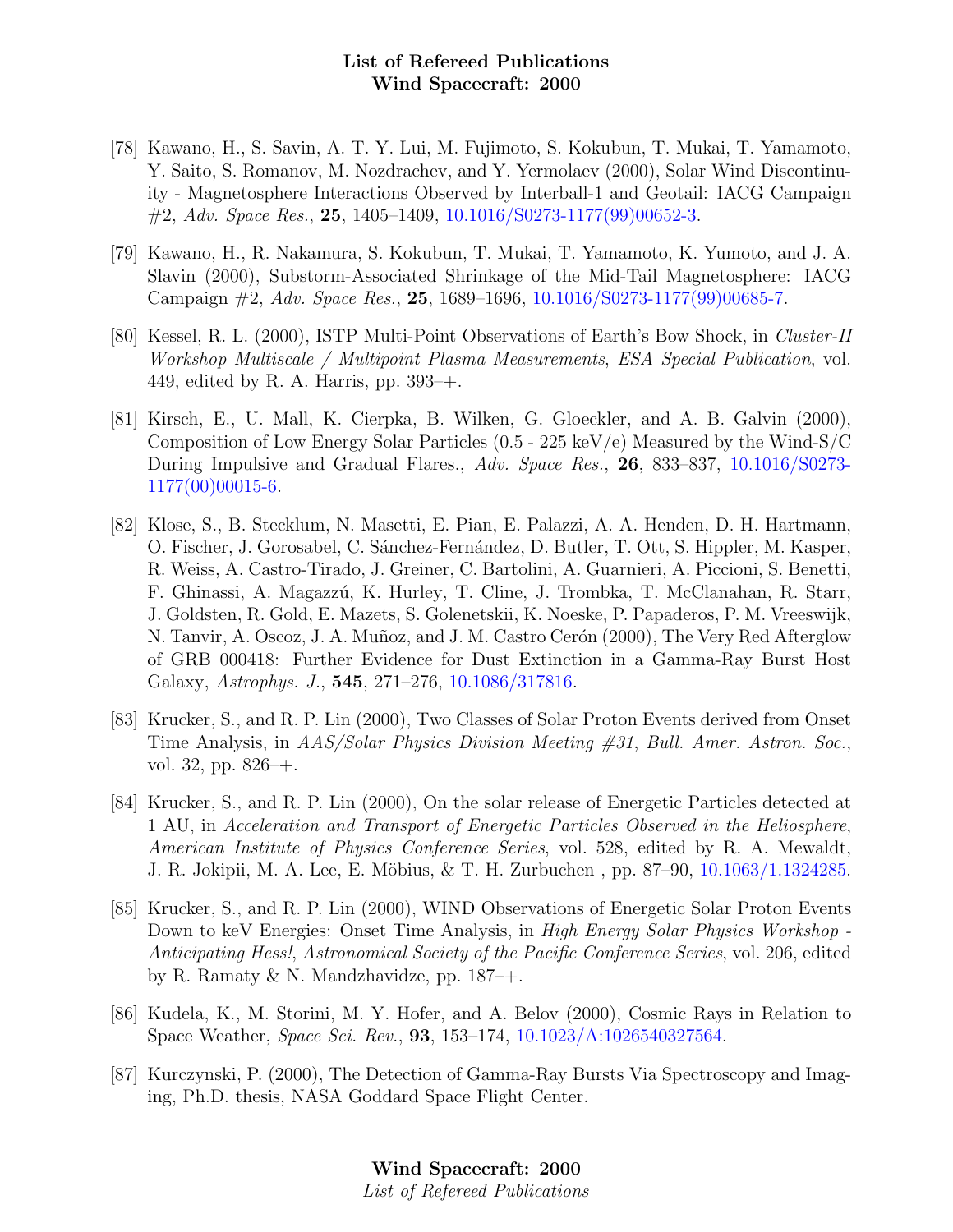- [88] Kurczynski, P., D. Palmer, H. Seifert, B. J. Teegarden, N. Gehrels, T. L. Cline, R. Ramaty, K. Hurley, N. W. Madden, and R. H. Pehl (2000), High-Resolution Spectroscopy of Gamma-Ray Bursts with the Transient Gamma-Ray Spectrometer, Astrophys. J., 543, 77–89, [10.1086/317069.](http://dx.doi.org/10.1086/317069)
- [89] Lacombe, C., C. Salem, A. Mangeney, J.-L. Steinberg, M. Maksimovic, and J. M. Bosqued (2000), Latitudinal distribution of the solar wind properties in the low- and high-pressure regimes: Wind observations, Ann. Geophys., 18, 852–865, [10.1007/s00585-000-0852-x.](http://dx.doi.org/10.1007/s00585-000-0852-x)
- [90] Laitinen, T., K.-L. Klein, L. Kocharov, J. Torsti, G. Trottet, V. Bothmer, M. L. Kaiser, G. Rank, and M. J. Reiner (2000), Solar energetic particle event and radio bursts associated with the 1996 July 9 flare and coronal mass ejection, Astron.  $\mathscr B$  Astrophys., 360, 729–741.
- [91] Lanzerotti, L. J., D. S. Sayres, L. V. Medford, C. G. Maclennan, R. P. Lepping, and A. Szabo (2000), Response of Large-Scale Geoelectric Fields to Identified Interplanetary Disturbances and the Equatorial Ring Current, Adv. Space Res., 26, 21–26, [10.1016/S0273-](http://dx.doi.org/10.1016/S0273-1177(99)01021-2) [1177\(99\)01021-2.](http://dx.doi.org/10.1016/S0273-1177(99)01021-2)
- [92] Lario, D., R. G. Marsden, T. R. Sanderson, M. Maksimovic, B. Sanahuja, A. Balogh, R. J. Forsyth, R. P. Lin, and J. T. Gosling (2000), Energetic proton observations at 1 and 5 AU: 1. January-September 1997, J. Geophys. Res., 105, 18,235–18,250, [10.1029/1999JA000373.](http://dx.doi.org/10.1029/1999JA000373)
- [93] Lario, D., R. G. Marsden, T. R. Sanderson, M. Maksimovic, B. Sanahuja, S. P. Plunkett, A. Balogh, R. J. Forsyth, R. P. Lin, and J. T. Gosling (2000), Energetic proton observations at 1 and 5 AU: 2. Rising phase of the solar cycle 23, J. Geophys. Res., 105, 18,251–18,274, [10.1029/1999JA000374.](http://dx.doi.org/10.1029/1999JA000374)
- [94] Larson, D. E., R. P. Lin, and J. Steinberg (2000), Extremely cold electrons in the January 1997 magnetic cloud, Geophys. Res. Lett., 27, 157–160, [10.1029/1999GL003632.](http://dx.doi.org/10.1029/1999GL003632)
- [95] Lazarus, A. J., A. Szabo, J. A. Linker, and Z. Mikic (2000), Solar Wind and Magnetic field Observations During Whole Sun Months 2 and 3, in AAS/Solar Physics Division Meeting  $\#31$ , Bull. Amer. Astron. Soc., vol. 32, pp. 818–+.
- [96] Le, G., C. T. Russell, and S. M. Petrinec (2000), The magnetosphere on May 11, 1999, the day the solar wind almost disappeared: I. Current systems, Geophys. Res. Lett., 27, 1827–1830, [10.1029/1999GL010774.](http://dx.doi.org/10.1029/1999GL010774)
- [97] Leamon, R. J. (2000), Dissipation of magnetic fluctuations in the solar wind, Ph.D. thesis, UNIVERSITY OF DELAWARE.
- [98] Leamon, R. J., W. H. Matthaeus, C. W. Smith, G. P. Zank, D. J. Mullan, and S. Oughton (2000), MHD-driven Kinetic Dissipation in the Solar Wind and Corona, Astrophys. J., 537(2), 1054–1062, [10.1086/309059.](http://dx.doi.org/10.1086/309059)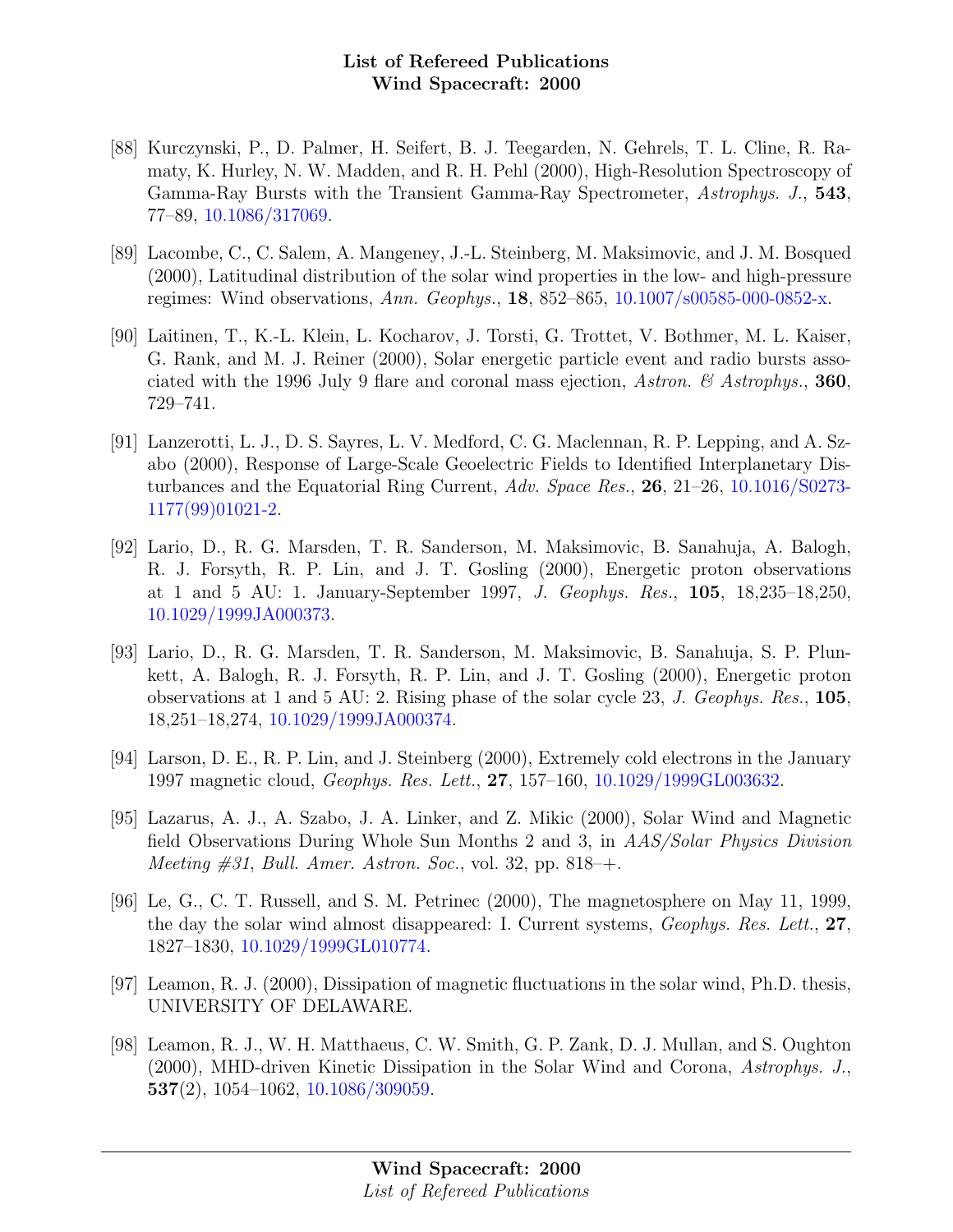- [99] Leblanc, Y., G. A. Dulk, I. H. Cairns, and J.-L. Bougeret (2000), Type II fixed on boards flare continuum in the corona and solar wind, J. Geophys. Res., 105, 18,215–18,224, [10.1029/1999JA000429.](http://dx.doi.org/10.1029/1999JA000429)
- [100] Leblanc, Y., G. A. Dulk, A. Vourlidas, and J.-L. Bougeret (2000), Flare- and coronal mass ejection (CME)-associated type II bursts and related radio emissions, J. Geophys. Res., 105, 18,225–18,234, [10.1029/2000JA900024.](http://dx.doi.org/10.1029/2000JA900024)
- [101] Leske, R. A., R. A. Mewaldt, E. R. Christian, C. M. S. Cohen, A. C. Cummings, P. L. Slocum, E. C. Stone, T. T. von Rosenvinge, and M. E. Wiedenbeck (2000), Observations of anomalous cosmic rays at 1 AU, in Acceleration and Transport of Energetic Particles Observed in the Heliosphere, American Institute of Physics Conference Series, vol. 528, edited by R. A. Mewaldt, J. R. Jokipii, M. A. Lee, E. Möbius,  $\&$  T. H. Zurbuchen, pp. 293–300, [10.1063/1.1324328.](http://dx.doi.org/10.1063/1.1324328)
- [102] Lin, N., C. A. Cattell, M. J. Engebretson, R. P. Lepping, R. P. Lin, and S. Kokubun (2000), Substorm Associated Magnetotail Field and Plasma Fluctuations: A Case Study, in Fifth International Conference on Substorms, ESA Special Publication, vol. 443, edited by A. Wilson, pp. 623–+.
- [103] Lin, R. P. (2000), Energetic electrons accelerated in solar particle events, in Acceleration and Transport of Energetic Particles Observed in the Heliosphere, American Institute of Physics Conference Series, vol. 528, edited by R. A. Mewaldt, J. R. Jokipii, M. A. Lee, E. Möbius, & T. H. Zurbuchen, pp.  $32-38$ ,  $10.1063/1.1324278$ .
- [104] Liu, H., K. Schlegel, and S.-Y. Ma (2000), Combined ESR and EISCAT observations of the dayside polar cap and auroral oval during the May 15, 1997 storm, Ann. Geophys., 18, 1067–1072, [10.1007/s00585-000-1067-x.](http://dx.doi.org/10.1007/s00585-000-1067-x)
- [105] Lu, G., M. Brittnacher, G. Parks, and D. Lummerzheim (2000), On the magnetospheric source regions of substorm-related field-aligned currents and auroral precipitation, J. Geophys. Res., 105, 18,483–18,494, [10.1029/1999JA000365.](http://dx.doi.org/10.1029/1999JA000365)
- [106] Lyon, J. G. (2000), The Solar Wind-Magnetosphere-Ionosphere System, Science, 288, 1987–1991, [10.1126/science.288.5473.1987.](http://dx.doi.org/10.1126/science.288.5473.1987)
- [107] Lyons, L. R. (2000), Geomagnetic disturbances: characteristics of, distinction between types, and relations to interplanetary conditions, J. Atmos. Solar-Terr. Phys., 62, 1087– 1114, [10.1016/S1364-6826\(00\)00097-3.](http://dx.doi.org/10.1016/S1364-6826(00)00097-3)
- [108] Maia, D., M. Pick, S. E. Hawkins, and E. C. Roelof (2000), Coronal origin of particle events detected by EPAM: Multi-instrument observations, in Acceleration and Transport of Energetic Particles Observed in the Heliosphere, American Institute of Physics Con*ference Series*, vol. 528, edited by R. A. Mewaldt, J. R. Jokipii, M. A. Lee, E. Möbius,  $\&$ T. H. Zurbuchen , pp. 91–94, [10.1063/1.1324286.](http://dx.doi.org/10.1063/1.1324286)
- [109] Marcucci, M. F., M. B. B. Cattaneo, A. M. Di Lellis, P. C. Irelli, L. M. Kistler, T.-D. Phan, G. Haerendel, B. Klecker, G. Paschmann, W. Baumjohann, E. Möbius, M. A.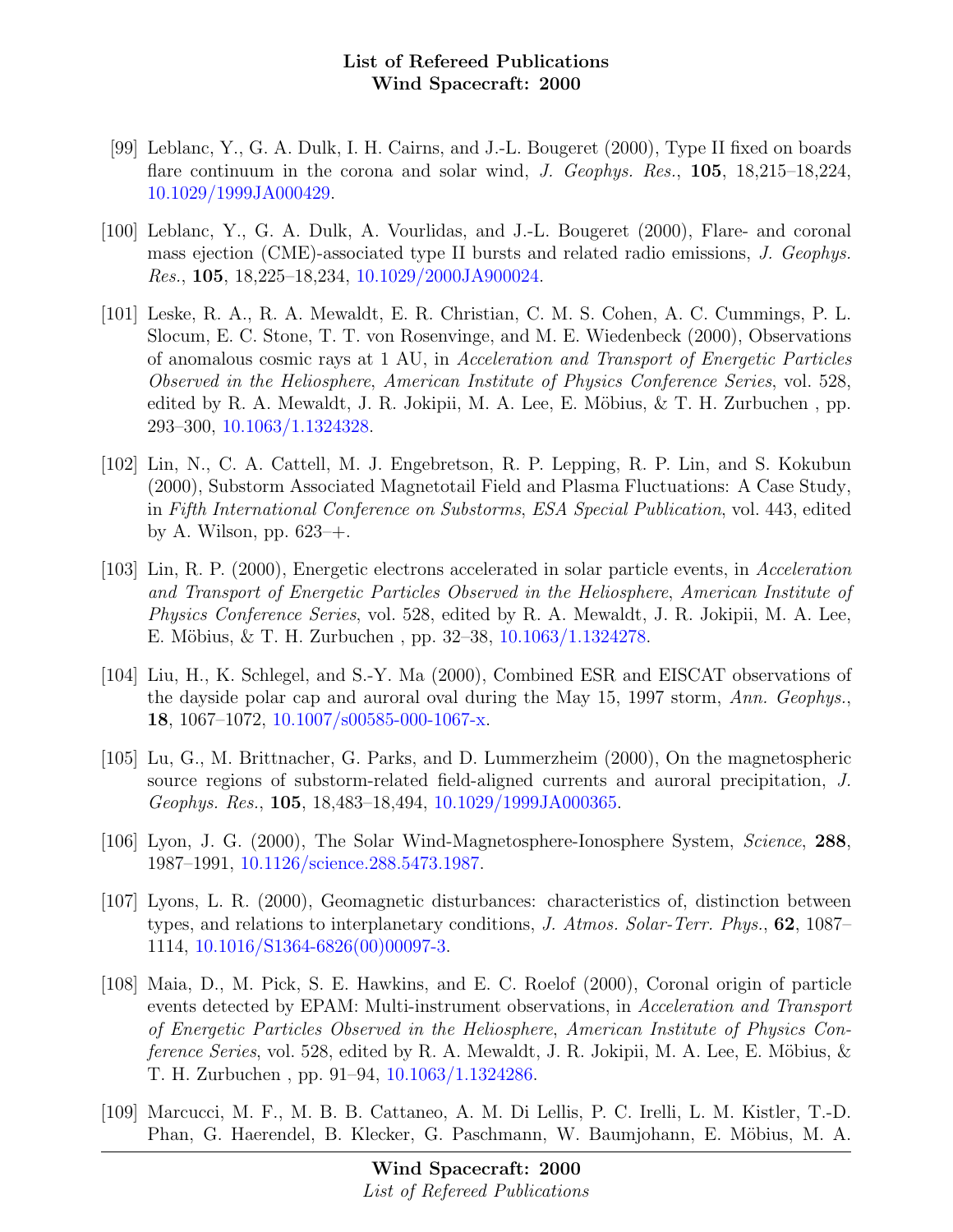Popecki, J. A. Sauvaud, H. Rème, A. Korth, L. Eliasson, C. W. Carlson, M. McCarthy, and G. K. Parks (2000), Evidence for interplanetary magnetic field  $B<sub>y</sub>$  controlled largescale reconnection at the dayside magnetopause, J. Geophys. Res., 105, 27,497–27,508, [10.1029/2000JA000144.](http://dx.doi.org/10.1029/2000JA000144)

- [110] Massa, D. (2000), Raytheon ITSS, CASP, Lanham, Maryland 20706 http://www.stx.com. Report for the period 1 Oct 1998 - 30 Sep 1999., in Bulletin of the American Astronomical Society, Bull. Amer. Astron. Soc., vol. 32, pp. 460–474.
- [111] Mathie, R. A., and I. R. Mann (2000), Observations of Pc5 field line resonance azimuthal phase speeds: A diagnostic of their excitation mechanism, J. Geophys. Res., 105, 10,713– 10,728, [10.1029/1999JA000174.](http://dx.doi.org/10.1029/1999JA000174)
- [112] Maynard, N. C., and W. J. Burke (2000), IMF Driving of Dayside Convection and the Cusp, in Cluster-II Workshop Multiscale / Multipoint Plasma Measurements, ESA Special Publication, vol. 449, edited by R. A. Harris, pp.  $57-+$ .
- [113] Maynard, N. C., W. J. Burke, R. F. Pfaff, E. J. Weber, D. M. Ober, D. R. Weimer, J. Moen, S. Milan, K. Måseide, P.-E. Sandholt, A. Egeland, F. Søraas, R. Lepping, S. Bounds, M. H. Acuña, H. Freudenreich, J. S. Machuzak, L. C. Gentile, J. H. Clemmons, M. Lester, P. Ning, D. A. Hardy, J. A. Holtet, J. Stadsnes, and T. van Eyken (2000), Driving dayside convection with northward IMF: Observations by a sounding rocket launched from Svalbard, J. Geophys. Res., 105, 5245–5264, [10.1029/1999JA900462.](http://dx.doi.org/10.1029/1999JA900462)
- [114] Mazelle, C., D. Le Quéau, and K. Meziane (2000), Nonlinear wave-particle interaction upstream from the Earth's bow shock, Nonlin. Proc. Geophys., 7, 185–190.
- [115] McCrea, I. W., M. Lockwood, J. Moen, F. Pitout, P. Eglitis, A. D. Aylward, J.-C. Cerisier, A. Thorolfssen, and S. E. Milan (2000), ESR and EISCAT observations of the response of the cusp and cleft to IMF orientation changes, Ann. Geophys., 18, 1009–1026, [10.1007/s00585-000-1009-7.](http://dx.doi.org/10.1007/s00585-000-1009-7)
- [116] McEwen, D. J., W. Guo, and N. Lloyd (2000), Dynamics of the Polar F-Region During a Magnetic Storm, Adv. Space Res., 26, 989–992, [10.1016/S0273-1177\(00\)00043-0.](http://dx.doi.org/10.1016/S0273-1177(00)00043-0)
- [117] McWilliams, K. A., T. K. Yeoman, and G. Provan (2000), A statistical survey of dayside pulsed ionospheric flows as seen by the CUTLASS Finland HF radar, Ann. Geophys., 18, 445–453, [10.1007/s00585-000-0445-8.](http://dx.doi.org/10.1007/s00585-000-0445-8)
- [118] Milan, S. E., M. Lester, S. W. H. Cowley, and M. Brittnacher (2000), Dayside convection and auroral morphology during an interval of northward interplanetary magnetic field, Ann. Geophys., 18, 436–444, [10.1007/s00585-000-0436-9.](http://dx.doi.org/10.1007/s00585-000-0436-9)
- [119] Milne, P. A., J. D. Kurfess, R. L. Kinzer, M. D. Leising, and D. D. Dixon (2000), Investigations of positron annihilation radiation, in American Institute of Physics Conference Series, American Institute of Physics Conference Series, vol. 510, edited by M. L. Mc-Connell & J. M. Ryan, pp. 21–30, [10.1063/1.1303167.](http://dx.doi.org/10.1063/1.1303167)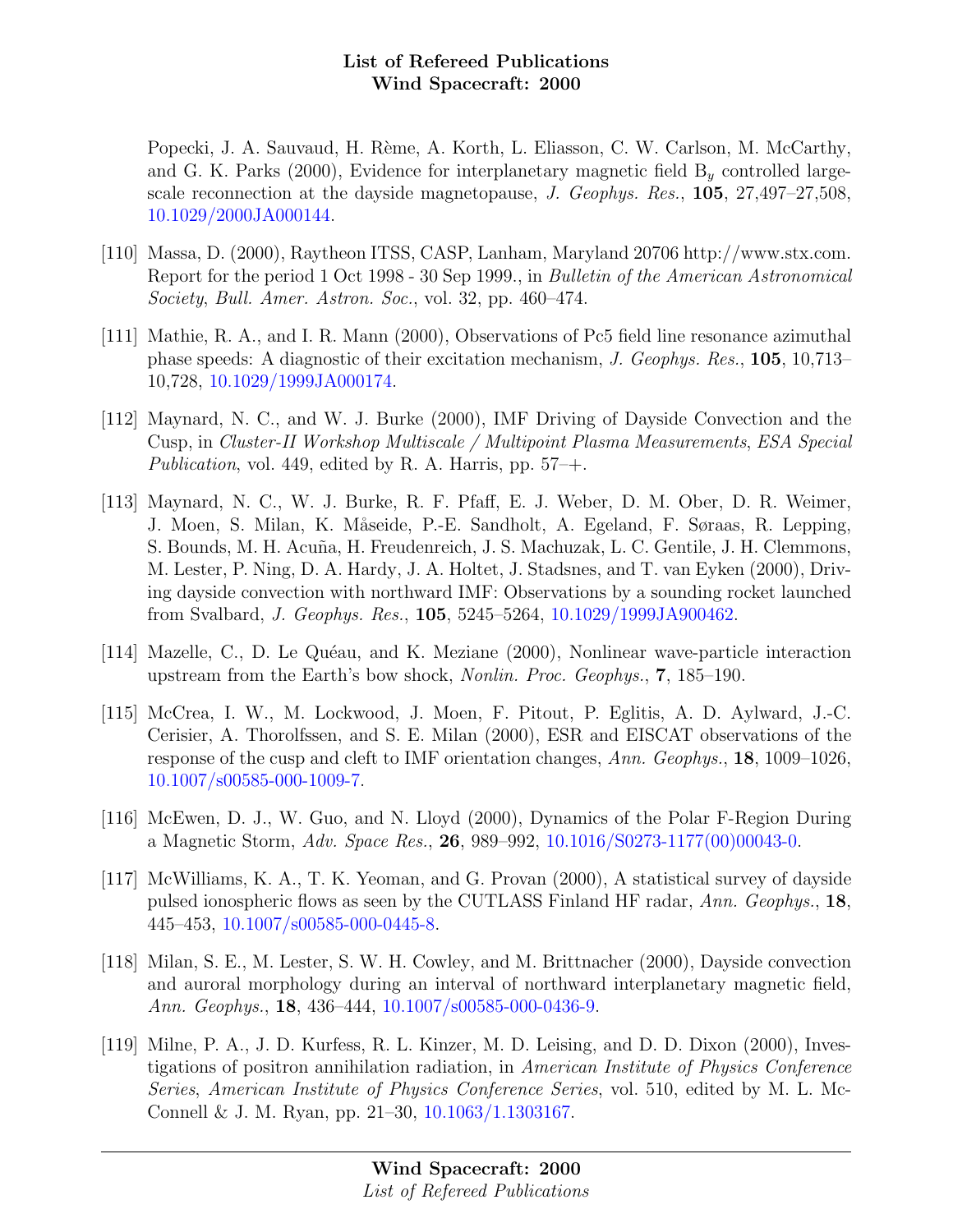- [120] Moldwin, M. B. (2000), The challenge of placing in situ magnetotail observations into global context, J. Atmos. Solar-Terr. Phys., 62, 825–831, [10.1016/S1364-6826\(00\)00038-](http://dx.doi.org/10.1016/S1364-6826(00)00038-9) [9.](http://dx.doi.org/10.1016/S1364-6826(00)00038-9)
- [121] Moldwin, M. B., S. Ford, R. Lepping, J. Slavin, and A. Szabo (2000), Small-scale magnetic flux ropes in the solar wind, Geophys. Res. Lett., 27, 57–60, [10.1029/1999GL010724.](http://dx.doi.org/10.1029/1999GL010724)
- [122] Nagatsuma, T., T. Obara, and H. Ishibashi (2000), Relationship between Solar Wind Parameters and Magnetic Activity in the Near-Pole Region: Application to Space Weather Forecasting, Adv. Space Res., 26, 103–106, [10.1016/S0273-1177\(99\)01033-9.](http://dx.doi.org/10.1016/S0273-1177(99)01033-9)
- [123] Neudegg, D. A., S. W. H. Cowley, S. E. Milan, T. K. Yeoman, M. Lester, G. Provan, G. Haerendel, W. Baumjohann, B. Nikutowski, J. Büchner, U. Auster, K.-H. Fornacon, and E. Georgescu (2000), A survey of magnetopause FTEs and associated flow bursts in the polar ionosphere, Ann. Geophys., 18, 416–435, [10.1007/s00585-000-0416-0.](http://dx.doi.org/10.1007/s00585-000-0416-0)
- [124] Nielsen, E., and F. Honary (2000), Observations of ionospheric flows and particle precipitation following a Sudden Commencement, Ann. Geophys., 18, 908–917, [10.1007/s00585-](http://dx.doi.org/10.1007/s00585-000-0908-y) [000-0908-y.](http://dx.doi.org/10.1007/s00585-000-0908-y)
- [125] Nishida, A. (2000), The Earth's Dynamic Magnetotail, Space Sci. Rev., 91, 507–577.
- [126] Němeček, Z., J. Safránková, L. Přech, G. N. Zastenker, K. I. Paularena, and S. Kokubun (2000), Magnetosheath Study: Interball Observation, Adv. Space Res., 25, 1511–1516, [10.1016/S0273-1177\(99\)00663-8.](http://dx.doi.org/10.1016/S0273-1177(99)00663-8)
- [127] Ober, D. M., N. C. Maynard, W. J. Burke, J. Moen, A. Egeland, P. E. Sandholt, C. J. Farrugia, E. J. Weber, and J. D. Scudder (2000), Mapping prenoon auroral structures to the magnetosphere, J. Geophys. Res., 105, 27,519–27,530, [10.1029/2000JA000009.](http://dx.doi.org/10.1029/2000JA000009)
- [128] Ogilvie, K. W., R. Fitzenreiter, and M. Desch (2000), Electrons in the low-density solar wind, J. Geophys. Res., 105, 27,277–27,288, [10.1029/2000JA000131.](http://dx.doi.org/10.1029/2000JA000131)
- [129] Oksavik, K., F. Søraas, J. Moen, and W. J. Burke (2000), Optical and particle signatures of magnetospheric boundary layers near magnetic noon: Satellite and ground-based observations, J. Geophys. Res., 105, 27,555–27,568, [10.1029/1999JA000237.](http://dx.doi.org/10.1029/1999JA000237)
- [130] Ovchinnikov, I. L., E. E. Antonova, and Y. I. Yermolaev (2000), Determination of the Turbulent Diffusion Coefficient in the Plasma Sheet Using the Project INTERBALL Data, Cosmic Res., **38**, 557–561.
- [131] Parks, G., L. J. Chen, M. Fillingim, M. McCarthy, and R. P. Lin (2000), Plasma Behavior during Pseudobreakup and Expansive Aurorae, in Fifth International Conference on Substorms, ESA Special Publication, vol. 443, edited by A. Wilson, pp. 235–+.
- [132] Petrinec, S. M., D. L. McKenzie, W. L. Imhof, J. Mobilia, and D. L. Chenette (2000), Studies of X-ray observations from PIXIE, J. Atmos. Solar-Terr. Phys., 62, 875–888, [10.1016/S1364-6826\(00\)00035-3.](http://dx.doi.org/10.1016/S1364-6826(00)00035-3)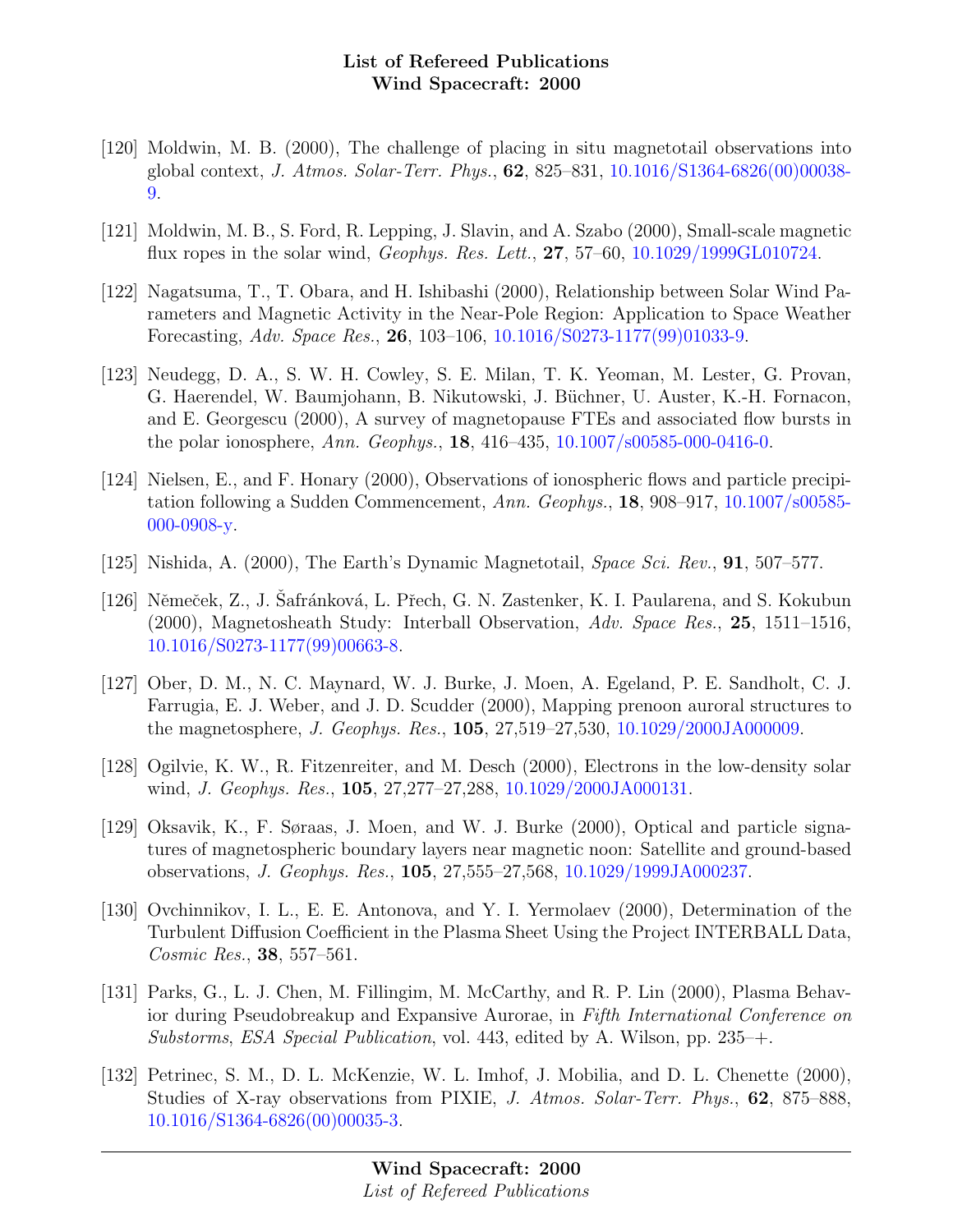- [133] Petrukovich, A. A. (2000), The Growth Phase: Comparison of Small and Large Substorms, in Fifth International Conference on Substorms, ESA Special Publication, vol. 443, edited by A. Wilson, pp.  $9-+$ .
- [134] Petrukovich, A. A., E. I. Kallio, T. I. Pulkkinen, and H. E. J. Koskinen (2000), Solar Wind Energy Input and Magnetospheric Substorm Activity Compared, in Fifth International Conference on Substorms, ESA Special Publication, vol. 443, edited by A. Wilson, pp.  $67 - +$ .
- [135] Phan, T. D., R. P. Lin, S. A. Fuselier, and M. Fujimoto (2000), Wind observations of mixed magnetosheath-plasma sheet ions deep inside the magnetosphere, J. Geophys. Res., 105, 5497–5506, [10.1029/1999JA900455.](http://dx.doi.org/10.1029/1999JA900455)
- [136] Pilipenko, V. A., E. N. Fedorov, M. J. Engebretson, V. O. Papitashvili, and J. F. Watermann (2000), Poleward progressing quasiperiodic disturbances at cusp latitudes: The role of wave processes, J. Geophys. Res., 105, 27,569–27,588, [10.1029/2000JA900076.](http://dx.doi.org/10.1029/2000JA900076)
- [137] Posner, A., V. Bothmer, H. Kunow, J. T. Gosling, B. Heber, A. J. Lazarus, J. A. Linker, R. G. Marsden, Z. Mikić, R. Müller-Mellin, T. R. Sanderson, A. Szabo, and B. J. Thompson (2000), Energetic Particle Signatures of a Corotating Interaction Region from a High Latitude Coronal Hole: SOHO, Wind and Ulysses Observations, Adv. Space Res., 26, 865–870, [10.1016/S0273-1177\(00\)00020-X.](http://dx.doi.org/10.1016/S0273-1177(00)00020-X)
- [138] Pryse, S. E., A. M. Smith, L. Kersley, I. K. Walker, C. N. Mitchell, J. Moen, and R. W. Smith (2000), Multi-instrument probing of the polar ionosphere under steady northward IMF, Ann. Geophys., 18, 90–98, [10.1007/s00585-000-0090-2.](http://dx.doi.org/10.1007/s00585-000-0090-2)
- [139] Pryse, S. E., A. M. Smith, and L. Kersley (2000), Dayside ionospheric response to changes in IMF polarity: optical and plasma-flow observations, Ann. Geophys., 18, 782–788, [10.1007/s00585-000-0782-7.](http://dx.doi.org/10.1007/s00585-000-0782-7)
- [140] Pulkkinen, T. I., and H. E. J. Koskinen (2000), Multipoint Measurements in the Magnetosphere: ISTP Results and Challenges for Cluster-II, in *Cluster-II Workshop Multiscale* Multipoint Plasma Measurements, ESA Special Publication, vol. 449, edited by R. A. Harris, pp. 63–+.
- [141] Raeder, J., O. Vaisberg, V. Smirnov, and L. Avanov (2000), Reconnection driven lobe convection: Interball tail probe observations and global simulations, J. Atmos. Solar-Terr. *Phys.*, **62**, 833–849, [10.1016/S1364-6826\(00\)00041-9.](http://dx.doi.org/10.1016/S1364-6826(00)00041-9)
- [142] Raymond, J. C., B. J. Thompson, O. C. St. Cyr, N. Gopalswamy, S. Kahler, M. Kaiser, A. Lara, A. Ciaravella, M. Romoli, and R. O'Neal (2000), SOHO and radio observations of a CME shock wave, Geophys. Res. Lett., 27, 1439–1442, [10.1029/1999GL003669.](http://dx.doi.org/10.1029/1999GL003669)
- [143] Reames, D. V. (2000), Abundances of Trans-Iron Elements in Solar Energetic Particle Events, Astrophys. J., 540, L111–L114, [10.1086/312886.](http://dx.doi.org/10.1086/312886)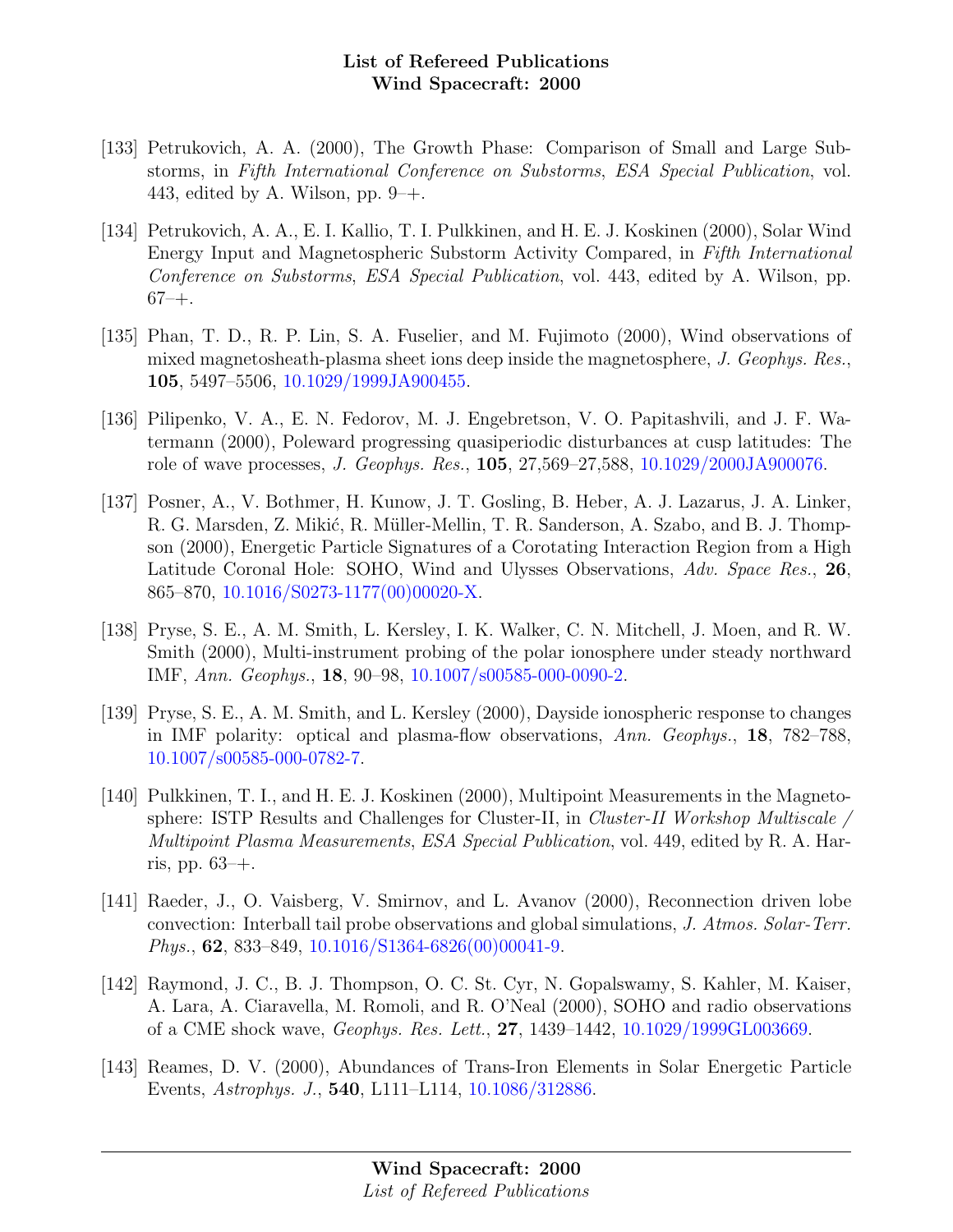- [144] Reiner, M. J., M. L. Kaiser, S. P. Plunkett, N. P. Prestage, and R. Manning (2000), Radio Tracking of a White-Light Coronal Mass Ejection from Solar Corona to Interplanetary Medium, Astrophys. J., 529, L53–L56, [10.1086/312446.](http://dx.doi.org/10.1086/312446)
- [145] Richardson, I. G., D. Berdichevsky, M. D. Desch, and C. J. Farrugia (2000), Solar-cycle variation of low density solar wind during more than three solar cycles, Geophys. Res. Lett., 27, 3761-3764, [10.1029/2000GL000077.](http://dx.doi.org/10.1029/2000GL000077)
- [146] Ridley, A. J. (2000), Estimations of the uncertainty in timing the relationship between magnetospheric and solar wind processes, J. Atmos. Solar-Terr. Phys., 62, 757–771, [10.1016/S1364-6826\(00\)00057-2.](http://dx.doi.org/10.1016/S1364-6826(00)00057-2)
- [147] Russell, C. T. (2000), The Polar Cusp, Adv. Space Res., 25, 1413–1424, [10.1016/S0273-](http://dx.doi.org/10.1016/S0273-1177(99)00653-5) [1177\(99\)00653-5.](http://dx.doi.org/10.1016/S0273-1177(99)00653-5)
- [148] Russell, C. T., G. Lu, and J. G. Luhmann (2000), Lessons from the ring current injection during the September 24, 25, 1998 storm,  $Geophys$ . Res. Lett., 27, 1371–+, [10.1029/1999GL003718.](http://dx.doi.org/10.1029/1999GL003718)
- [149] Russell, C. T., Y. L. Wang, J. Raeder, R. L. Tokar, C. W. Smith, K. W. Ogilvie, A. J. Lazarus, R. P. Lepping, A. Szabo, H. Kawano, T. Mukai, S. Savin, Y. I. Yermolaev, X.- Y. Zhou, and B. T. Tsurutani (2000), The interplanetary shock of September 24, 1998: Arrival at Earth, J. Geophys. Res., 105, 25,143–25,154, [10.1029/2000JA900070.](http://dx.doi.org/10.1029/2000JA900070)
- [150] Safargaleev, V., and S. Osipenko (2000), TV observations of multiple arcs in pulsating and diffuse auroras, Phys. Chem. Earth B, 25, 515–520, [10.1016/S1464-1909\(00\)00056-3.](http://dx.doi.org/10.1016/S1464-1909(00)00056-3)
- [151] Safránková, J., L. Přech, Z. Němeček, D. G. Sibeck, and T. Mukai (2000), Magnetosheath response to the interplanetary magnetic field tangential discontinuity, J. Geophys. Res., 105, 25,113–25,122, [10.1029/1999JA000435.](http://dx.doi.org/10.1029/1999JA000435)
- [152] Salem, C. (2000), Ondes, Turbulence et phénomènes dissipatifs dans le vent solaire à partir des observations de la sonde Wind, Ph.D. thesis, University of Paris, France, advisor: André Mangeney.
- [153] Salvati, M. A., U. S. Inan, T. J. Rosenberg, and A. T. Weatherwax (2000), Solar wind control of polar chorus, Geophys. Res. Lett., 27, 649–656, [10.1029/1999GL010702.](http://dx.doi.org/10.1029/1999GL010702)
- [154] Sandholt, P. E., C. J. Farrugia, S. W. H. Cowley, M. Lester, W. F. Denig, J.-C. Cerisier, S. E. Milan, J. Moen, E. Trondsen, and B. Lybekk (2000), Dynamic cusp aurora and associated pulsed reverse convection during northward interplanetary magnetic field, J. Geophys. Res., 105, 12,869–12,894, [10.1029/2000JA900025.](http://dx.doi.org/10.1029/2000JA900025)
- [155] Schulz, M., D. L. Chenette, W. L. Imhof, J. Mobilia, S. M. Petrinec, M. A. Rinaldi, J. B. Cladis, F. Fenrich, and M. C. McNab (2000), Mappings of Auroral X-Ray Emissions to the Equatorial Magnetosphere: A Study of the 11 April 1997 Event, Adv. Space Res., 25, 1645–1650, [10.1016/S0273-1177\(99\)00679-1.](http://dx.doi.org/10.1016/S0273-1177(99)00679-1)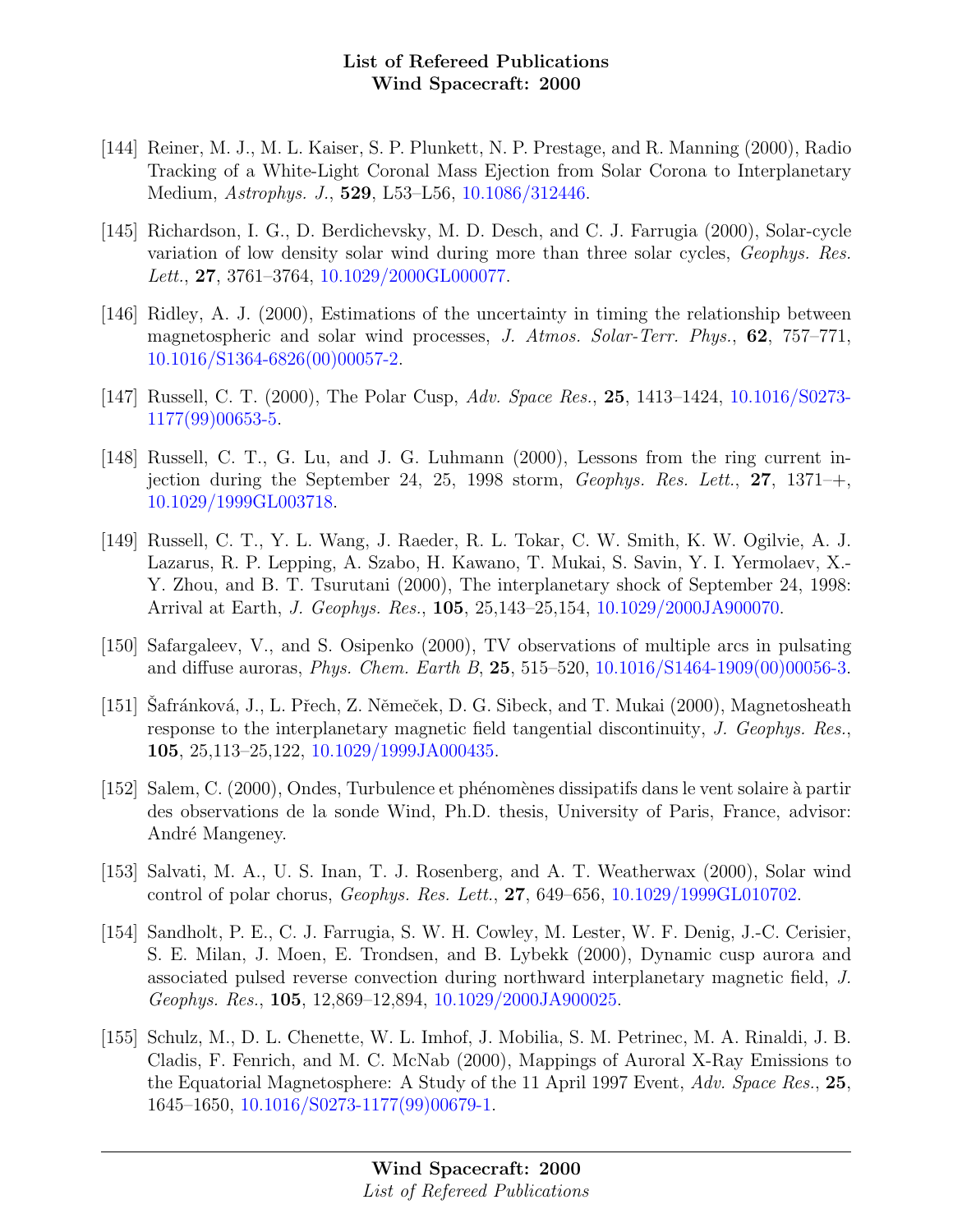- [156] Schwartz, S. J., G. Paschmann, N. Sckopke, T. M. Bauer, M. Dunlop, A. N. Fazakerley, and M. F. Thomsen (2000), Conditions for the formation of hot flow anomalies at Earth's bow shock, J. Geophys. Res., 105, 12,639–12,650, [10.1029/1999JA000320.](http://dx.doi.org/10.1029/1999JA000320)
- [157] Sharma, A. S., V. A. Sergeev, M. I. Sitnov, and K. Papadopoulos (2000), Global and Multi-Scale Features of Substorms Inferred from Ground-based and Multi-Spacecraft Data, in Fifth International Conference on Substorms, ESA Special Publication, vol. 443, edited by A. Wilson, pp.  $193-+$ .
- [158] Shimazu, H., and K. Marubashi (2000), New method for detecting interplanetary flux ropes, J. Geophys. Res., 105, 2365–2374, [10.1029/1999JA900456.](http://dx.doi.org/10.1029/1999JA900456)
- [159] Shodhan, S., N. U. Crooker, S. W. Kahler, R. J. Fitzenreiter, D. E. Larson, R. P. Lepping, G. L. Siscoe, and J. T. Gosling (2000), Counterstreaming electrons in magnetic clouds, J. Geophys. Res., 105, 27,261–27,268, [10.1029/2000JA000060.](http://dx.doi.org/10.1029/2000JA000060)
- [160] Shue, J.-H., C. T. Russell, and P. Song (2000), Shape of the Low-Latitude Magnetopause: Comparison of Models, Adv. Space Res., 25, 1471–1484, [10.1016/S0273-1177\(99\)00658-4.](http://dx.doi.org/10.1016/S0273-1177(99)00658-4)
- [161] Smith, E. J., J. R. Jokipii, J. Kóta, R. P. Lepping, and A. Szabo (2000), Evidence of a North-South Asymmetry in the Heliosphere Associated with a Southward Displacement of the Heliospheric Current Sheet, Astrophys. J., 533, 1084–1089, [10.1086/308685.](http://dx.doi.org/10.1086/308685)
- [162] Smith, E. J., A. Balogh, R. F. Forsyth, B. T. Tsurutani, and R. P. Lepping (2000), Recent Observations of the Heliospheric Magnetic Field at Ulysses: Return to Low Latitude, Adv. Space Res., 26, 823–832, [10.1016/S0273-1177\(00\)00014-4.](http://dx.doi.org/10.1016/S0273-1177(00)00014-4)
- [163] Strangeway, R. J., C. T. Russell, C. W. Carlson, J. P. McFadden, R. E. Ergun, M. Temerin, D. M. Klumpar, W. K. Peterson, and T. E. Moore (2000), Cusp field-aligned currents and ion outflows, J. Geophys. Res., 105, 21,129–21,142, [10.1029/2000JA900032.](http://dx.doi.org/10.1029/2000JA900032)
- [164] Stubbs, T. J., P. J. Cargill, M. Grande, B. Kellett, M. Lockwood, and C. Perry (2000), Observations of the Northern Polar Cusp with the Polar Spacecraft, in Cluster-II Workshop Multiscale / Multipoint Plasma Measurements, ESA Special Publication, vol. 449, edited by R. A. Harris, pp.  $319 - +$ .
- [165] Su, Y.-J., J. E. Borovsky, M. F. Thomsen, R. C. Elphic, and D. J. McComas (2000), Plasmaspheric material at the reconnecting magnetopause, J. Geophys. Res., 105, 7591– 7600, [10.1029/1999JA000266.](http://dx.doi.org/10.1029/1999JA000266)
- [166] Tagirov, V. R., K. Liou, D. G. Sibeck, and V. A. Arinin (2000), Study of a Sequence of Substorm Onsets on the Basis of Coordinated Ground-Satellite Observations, Phys.  $Chem.$  Earth B, 25, 559–563, [10.1016/S1464-1909\(00\)00064-2.](http://dx.doi.org/10.1016/S1464-1909(00)00064-2)
- [167] Takeuchi, T., T. Araki, H. Luehr, O. Rasmussen, J. Watermann, D. K. Milling, I. R. Mann, K. Yumoto, K. Shiokawa, and T. Nagai (2000), Geomagnetic negative sudden impulse due to a magnetic cloud observed on May 13, 1995, J. Geophys. Res., 105, 18,835–18,846, [10.1029/2000JA900055.](http://dx.doi.org/10.1029/2000JA900055)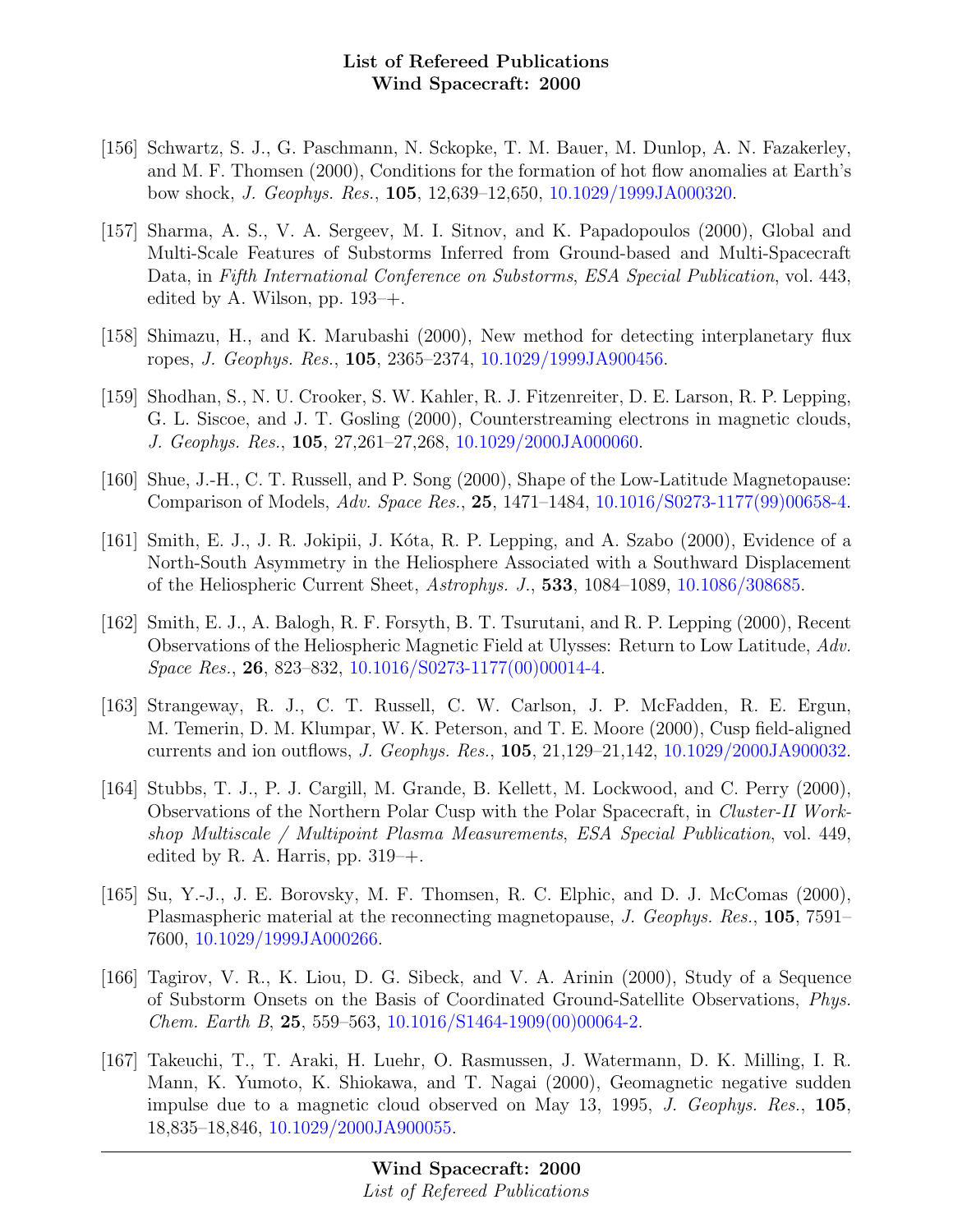- [168] Takeuchi, T., T. Araki, R. P. Lepping, T. Mukai, Y. Saito, S. Kokubun, T. Yamamoto, T. Nagai, and T. Iyemori (2000), A Magnetic Cloud with Unusual Structure and Bow Shock Movement Observed on May 13, 1995, Adv. Space Res., 25, 1397–1400, [10.1016/S0273-1177\(99\)00650-X.](http://dx.doi.org/10.1016/S0273-1177(99)00650-X)
- [169] Thompson, B. J., B. Reynolds, H. Aurass, N. Gopalswamy, J. B. Gurman, H. S. Hudson, S. F. Martin, and O. C. St. Cyr (2000), Observations of the 24 September 1997 Coronal Flare Waves, Solar Phys., 193, 161–180.
- [170] Thorolfsson, A., J.-C. Cerisier, M. Lockwood, P. E. Sandholt, C. Senior, and M. Lester (2000), Simultaneous optical and radar signatures of poleward-moving auroral forms, Ann. Geophys., 18, 1054–1066, [10.1007/s00585-000-1054-2.](http://dx.doi.org/10.1007/s00585-000-1054-2)
- [171] Thrane, E. V., T. A. Blix, and K. R. Svenes (2000), Irregular structures observed below 71 km in the night-time polar D-region, Ann. Geophys., 18, 215–222, [10.1007/s00585-](http://dx.doi.org/10.1007/s00585-000-0215-7) [000-0215-7.](http://dx.doi.org/10.1007/s00585-000-0215-7)
- [172] Tokarev, Y. V., M. L. Kaiser, G. N. Boiko, and P. V. Gustov (2000), Anisotropy of the Hectometer Cosmic Radio Background, Astron. Lett., 26, 553–557, [10.1134/1.1307888.](http://dx.doi.org/10.1134/1.1307888)
- [173] Tokarev, Y. V., M. L. Kaiser, Y. I. Belov, G. N. Boiko, and N. V. Murav'eva (2000), Small-Scale Turbulence of the Solar Wind in the Vicinity of the Earth's Shock Wave, Solar Syst. Res., 34, 128–+.
- [174] Tokumaru, M., M. Kojima, K. Fujiki, and A. Yokobe (2000), Three-dimensional propagation of interplanetary disturbances detected with radio scintillation measurements at 327 MHz, J. Geophys. Res., 105, 10,435–10,454, [10.1029/2000JA900001.](http://dx.doi.org/10.1029/2000JA900001)
- [175] Torsti, J., P. Mäkelä, M. Teittinen, and J. Laivola (2000), SOHO/Energetic and Relativistic Nucleon and Electron Experiment Measurements of Energetic H, He, O, and Fe Fluxes during the 1997 November 6 Solar Event, Astrophys. J., 544, 1169–1180, [10.1086/317219.](http://dx.doi.org/10.1086/317219)
- [176] Tsyganenko, N. A. (2000), Solar wind control of the tail lobe magnetic field as deduced from Geotail, AMPTE/IRM, and ISEE 2 data, J. Geophys. Res., 105, 5517–5528, [10.1029/1999JA000375.](http://dx.doi.org/10.1029/1999JA000375)
- [177] Turner, N. E., D. N. Baker, T. I. Pulkkinen, and R. L. McPherron (2000), Evaluation of the tail current contribution to Dst, J. Geophys. Res., 105, 5431–5440, [10.1029/1999JA000248.](http://dx.doi.org/10.1029/1999JA000248)
- [178] Tylka, A. J., P. R. Boberg, R. E. McGuire, C. K. Ng, and D. V. Reames (2000), Temporal evolution in the spectra of gradual solar energetic particle events, in Acceleration and Transport of Energetic Particles Observed in the Heliosphere, American Institute of Physics Conference Series, vol. 528, edited by R. A. Mewaldt, J. R. Jokipii, M. A. Lee, E. Möbius, & T. H. Zurbuchen, pp.  $147-152$ ,  $10.1063/1.1324300$ .
- [179] Uspensky, M., P. Eglitis, N. Partamies, G. Starkov, A. Fabirovsky, H. Opgenoorth, T. Pulkkinen, and R. Pellinen (2000), HF Radar Observations of an Isolated Substorm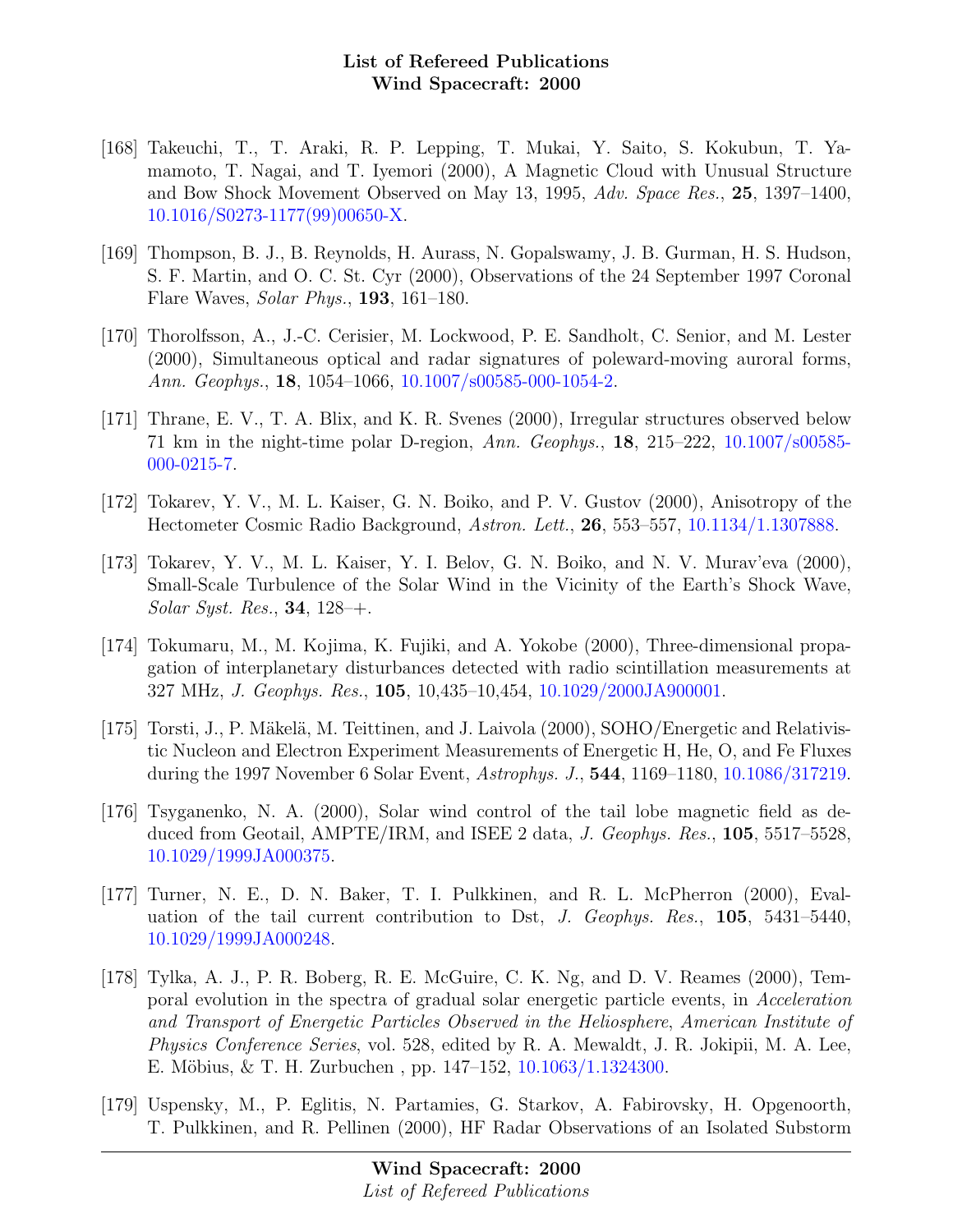after Prolonged Quiet Geomagnetic Conditions, in Fifth International Conference on Substorms, ESA Special Publication, vol. 443, edited by A. Wilson, pp. 95–+.

- [180] van Driel-Gesztelyi, L., P. K. Manoharan, P. D´emoulin, G. Aulanier, C. H. Mandrini, M. Lopez-Fuentes, B. Schmieder, S. Orlando, B. Thompson, and S. Plunkett (2000), Initiation of CMEs: the role of magnetic twist, J. Atmos. Solar-Terr. Phys., 62, 1437– 1448, [10.1016/S1364-6826\(00\)00087-0.](http://dx.doi.org/10.1016/S1364-6826(00)00087-0)
- [181] Vovchenko, V. V., Y. I. Galperin, D. V. Chugunin, and N. Dubouloz (2000), A New Population of the Cusp Suprathermal Protons Formed at Mid-Altitudes: INTERBALL-2 Measurements, Cosmic Res., 38, 547-556.
- [182] Watari, S., and T. Watanabe (2000), High-Speed Streams from Coronal Holes and Coronal Mass Ejections Around the Solar Minimum of Cycle 22, Adv. Space Res., 25, 1863–1866, [10.1016/S0273-1177\(99\)00632-8.](http://dx.doi.org/10.1016/S0273-1177(99)00632-8)
- [183] Webb, D. F. (2000), Understanding CMEs and their source regions, J. Atmos. Solar-Terr. Phys.,  $62$ , 1415–1426, [10.1016/S1364-6826\(00\)00075-4.](http://dx.doi.org/10.1016/S1364-6826(00)00075-4)
- [184] Webb, D. F. (2000), Coronal mass ejections: origins, evolution, and role in space weather, IEEE Trans. Plasma Sci., 28, 1795–1806, [10.1109/27.902209.](http://dx.doi.org/10.1109/27.902209)
- [185] Webb, D. F., R. P. Lepping, L. F. Burlaga, C. E. DeForest, D. E. Larson, S. F. Martin, S. P. Plunkett, and D. M. Rust (2000), The origin and development of the May 1997 magnetic cloud, J. Geophys. Res., 105, 27,251–27,260, [10.1029/2000JA000021.](http://dx.doi.org/10.1029/2000JA000021)
- [186] Webb, D. F., E. W. Cliver, N. U. Crooker, O. C. S. Cry, and B. J. Thompson (2000), Relationship of halo coronal mass ejections, magnetic clouds, and magnetic storms, J. Geophys. Res., 105(4), 7491–7508, [10.1029/1999JA000275.](http://dx.doi.org/10.1029/1999JA000275)
- [187] Wiltberger, M., T. I. Pulkkinen, J. G. Lyon, and C. C. Goodrich (2000), MHD simulation of the magnetotail during the December 10, 1996, substorm, J. Geophys. Res., 105, 27,649–27,664, [10.1029/1999JA000251.](http://dx.doi.org/10.1029/1999JA000251)
- [188] Wu, D. J., J. K. Chao, and R. P. Lepping (2000), Interaction between an interplanetary magnetic cloud and the Earth's magnetosphere: Motions of the bow shock, J. Geophys. Res., 105, 12,627–12,638, [10.1029/1999JA000265.](http://dx.doi.org/10.1029/1999JA000265)
- [189] Wüest, M., M. M. Huddleston, J. L. Burch, D. L. Dempsey, P. D. Craven, M. O. Chandler, J. F. Spann, W. K. Peterson, H. L. Collin, and W. Lennartsson (2000), Magnetospheric Response to the Arrival of the Shock Wave in Front of the Magnetic Cloud of January 10, 1997, Adv. Space Res., 25, 1401–1404, [10.1016/S0273-1177\(99\)00651-1.](http://dx.doi.org/10.1016/S0273-1177(99)00651-1)
- [190] Yeoman, T. K., R. V. Lewis, H. Khan, S. W. H. Cowley, and J. M. Ruohoniemi (2000), Interhemispheric observations of nightside ionospheric electric fields in response to IMF B z and B y changes and substorm pseudobreakup,  $Ann. Geophys., 18, 897<sup>-+</sup>,$ [10.1007/s00585-000-0897-x.](http://dx.doi.org/10.1007/s00585-000-0897-x)